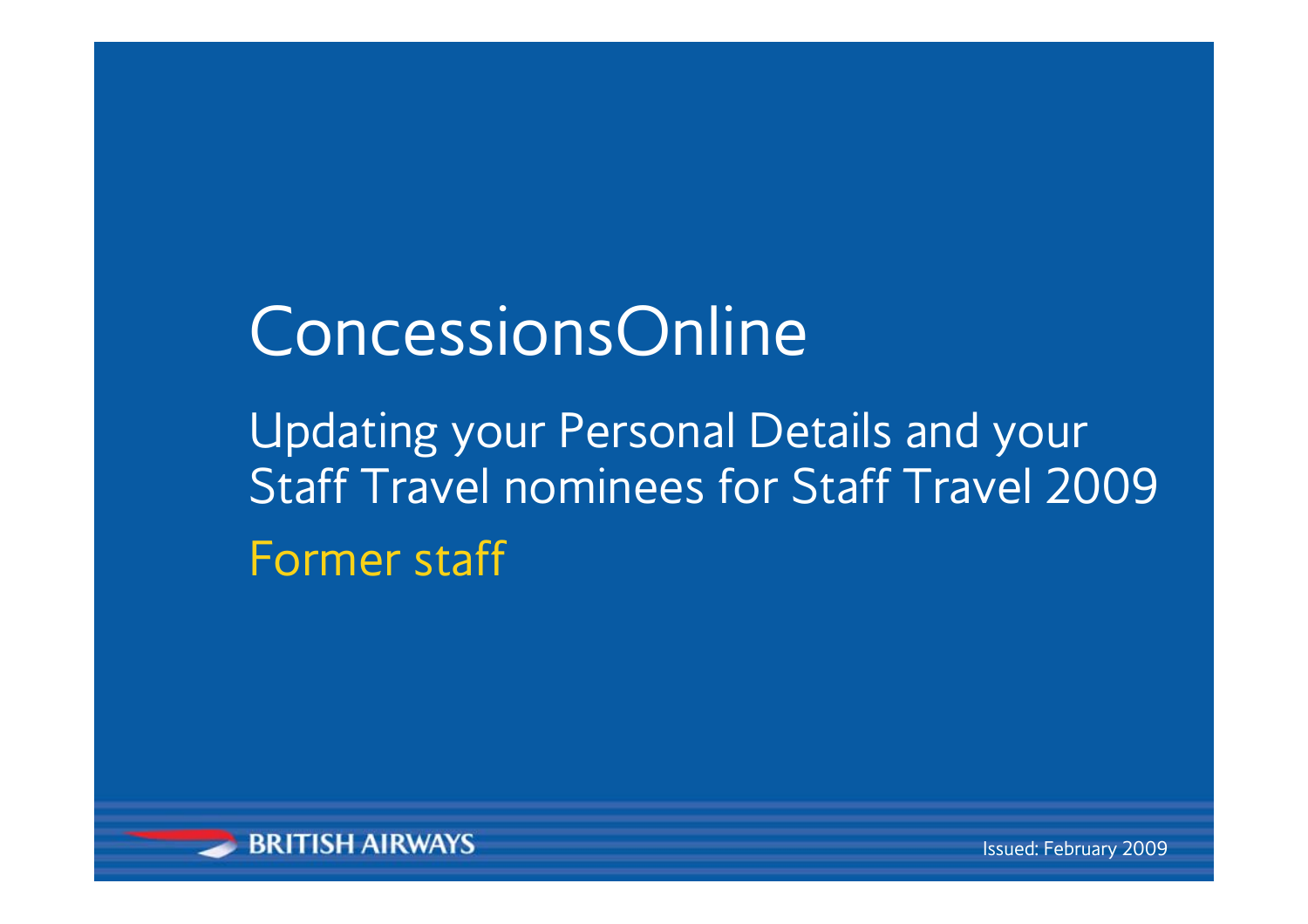# Your Nominees for Staff Travel 2009 and ConcessionsOnline

- This guide will show you how to
	- check and update your Personal details
	- check existing Nominee details, and change or set up your nominees for travel from 01 April 2009
- You may nominate one person of your choice, and your children if they are under 24
- 'Current Nominee' status can only be changed after a minimum of 6 months
- Nominees need to be registered in ConcessionsOnline before they can be selected for travel in the online booking system
- For more information on Staff Travel 2009 and Nominees, see the Staff Travel 2009 FAQs.

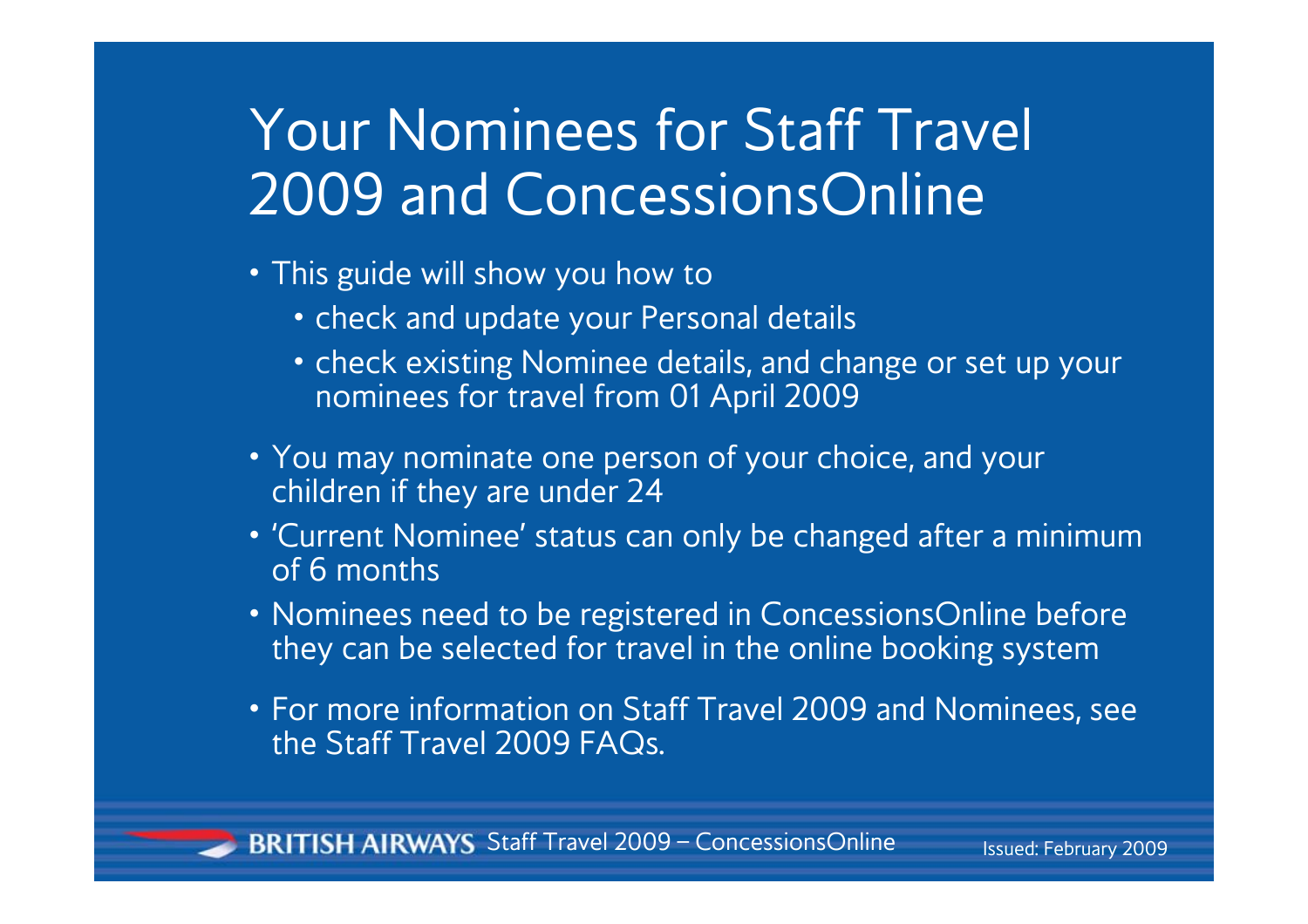### Accessing Concessionsonline

After logging in to Employee Self Servce (ESS) at **my.baplc.com,** using your BSAFE password…

Go to Shortcuts on the ESS page, and click ConcessionsOnline

(see following slide for what to do next…)

### **Employee Self Service**

### **FSS Home** Home **Shortcuts** Add APIS and contact details ba.com Book Holiday Hotline **Book Hotline Flights** Book Personal and Duty Travel Book Personal travel on other carriers Check in unline ConcessionsOnline Latest travel embargo info Touchdown Magazine **Help desks** Hotline helpdesk Im Service Centre Retiree FAQs

Help

**BRITISH AIRWAYS** Staff Travel 2009 - ConcessionsOnline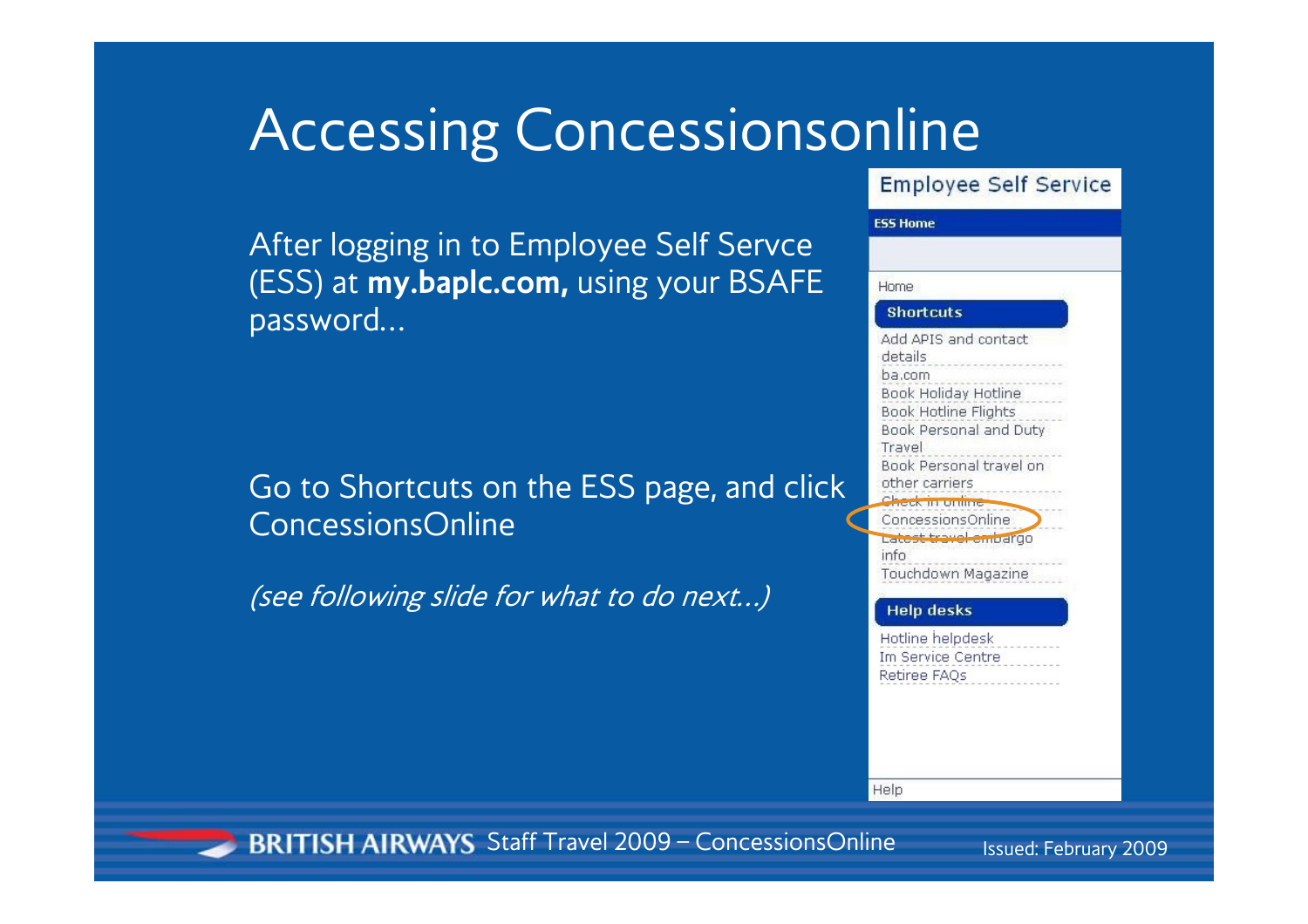# New ConcessionsOnline terms and conditions

### **Agreement**

As a serving or former employee of British Airways Plc ("BA") you are eligible to use non-contractual staff travel benefits subject to the policy as outlined in the Staff Travel Guide 2009 (STG09). All bookings are subject vour sole responsibility to fully understand the STG09 and to ensure that your nominees are fully aware of the policy when they are using staff travel.

When you are making travel arrangements you must ensure that you and your nominees are eligible for the concession. If a concession is available in error, including on-line e.g. an annual bookable concession is reinstated it has been used or the wrong number of concessions are displayed/accessed according your personal benefit eligibility, both serving and former staff must bring this to the attention of the Staff Travel Manager, at the fol address: Waterside, HCB3, Harmondsworth, Middlesex, UB7 OGB and in addition serving employees must also advise their line manager.

Decline

Any misuse of staff travel whether a breach of the STG09 or otherwise will be treated seriously and for serving employees will lead to disciplinary action under EG901 Disciplinary Procedures. For former employees an investigation will take place and appropriate action taken, this may lead to the withdrawal of concessions.

Accept

Staff travel is a non-contractual and discretionary benefit granted at the sole discretion of BA and as such can be withdrawn or varied at the sole discretion of the Company at any time.

Please read, then Accept or Decline as appropriate.

You need to accept these conditions before being able to go in and view/ update your nominee details

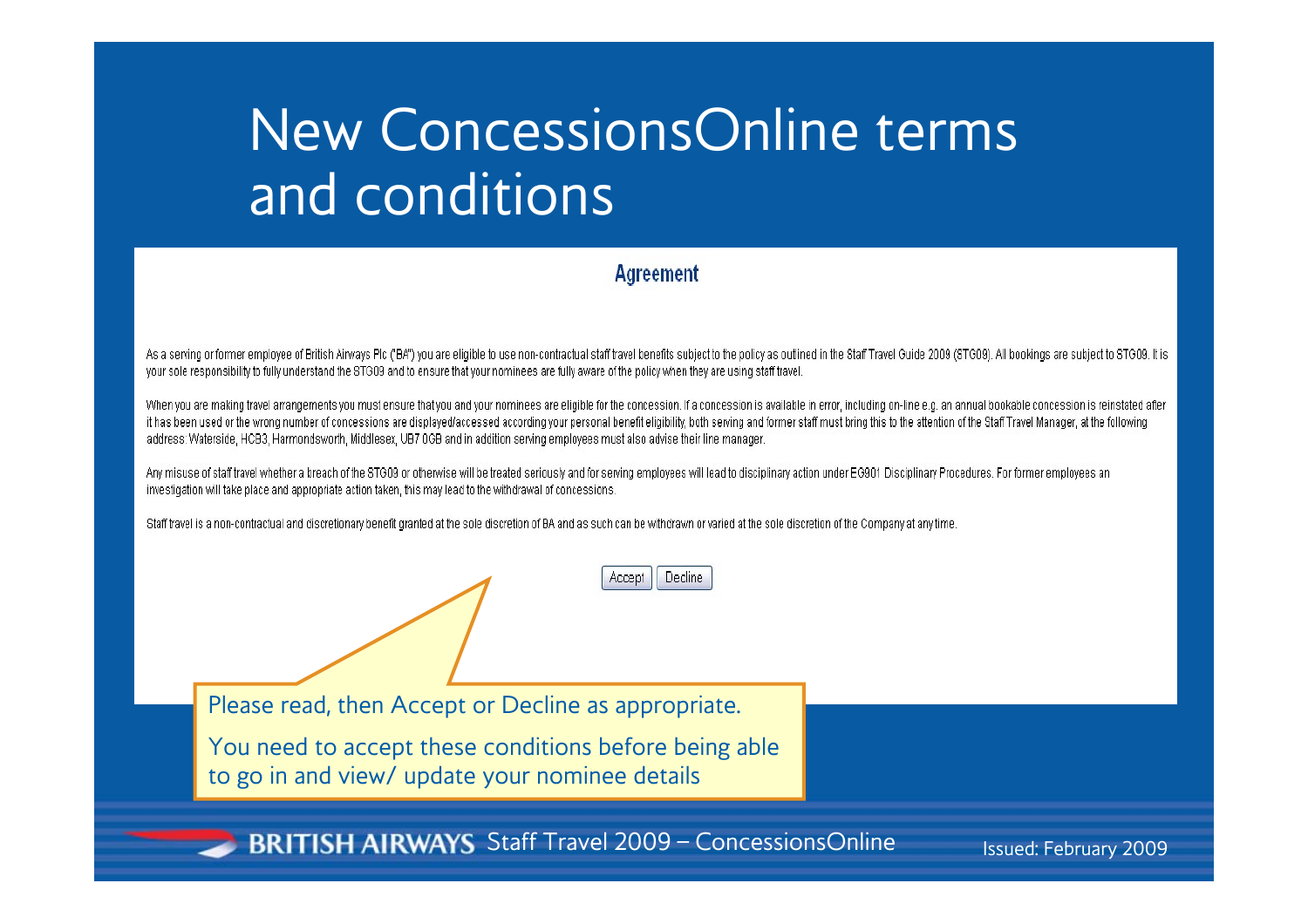### ConcessionsOnline Welcome screen



**BRITISH AIRWAYS** Staff Travel 2009 - ConcessionsOnline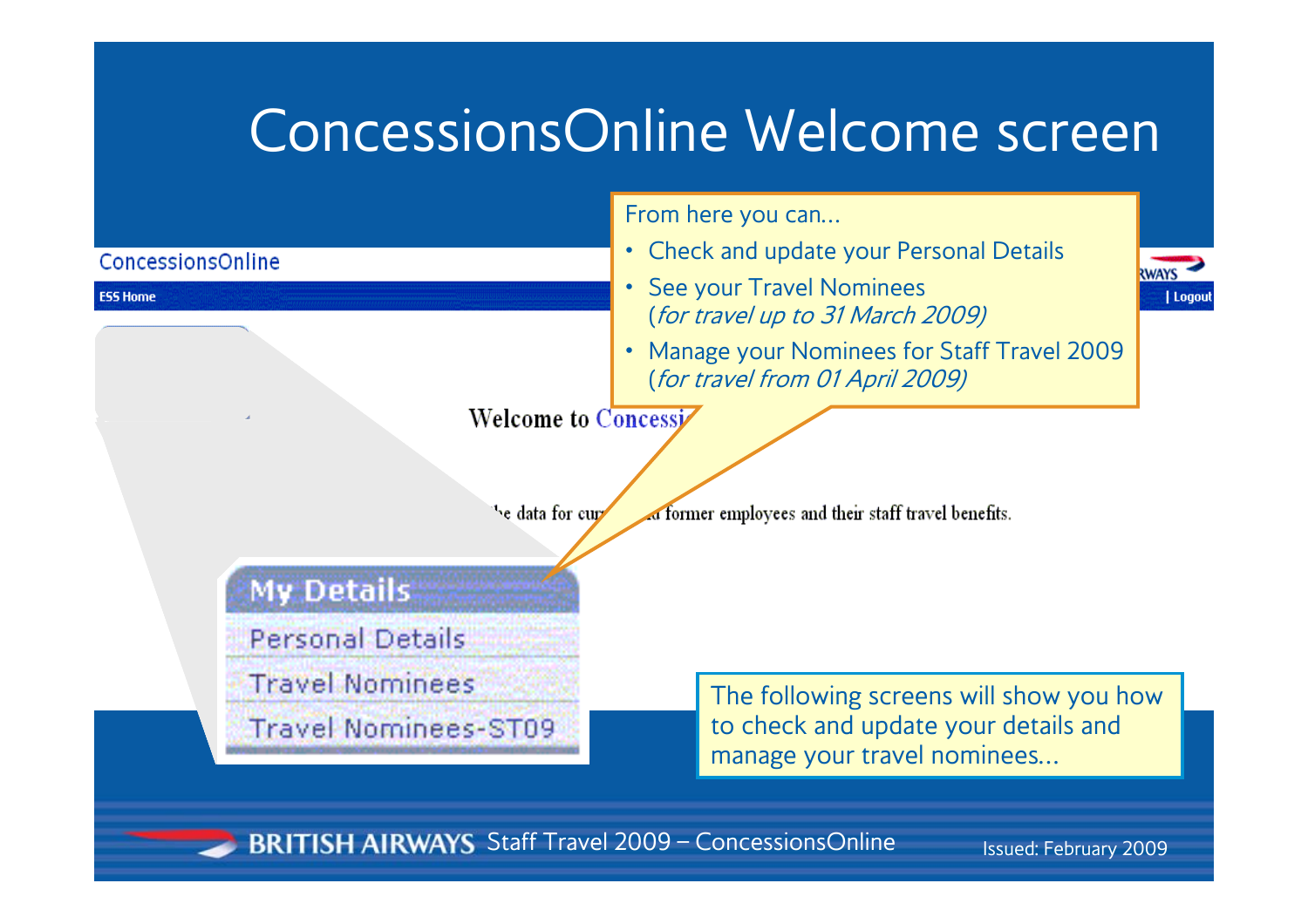

# How to update your Personal Details in ConcessionsOnline

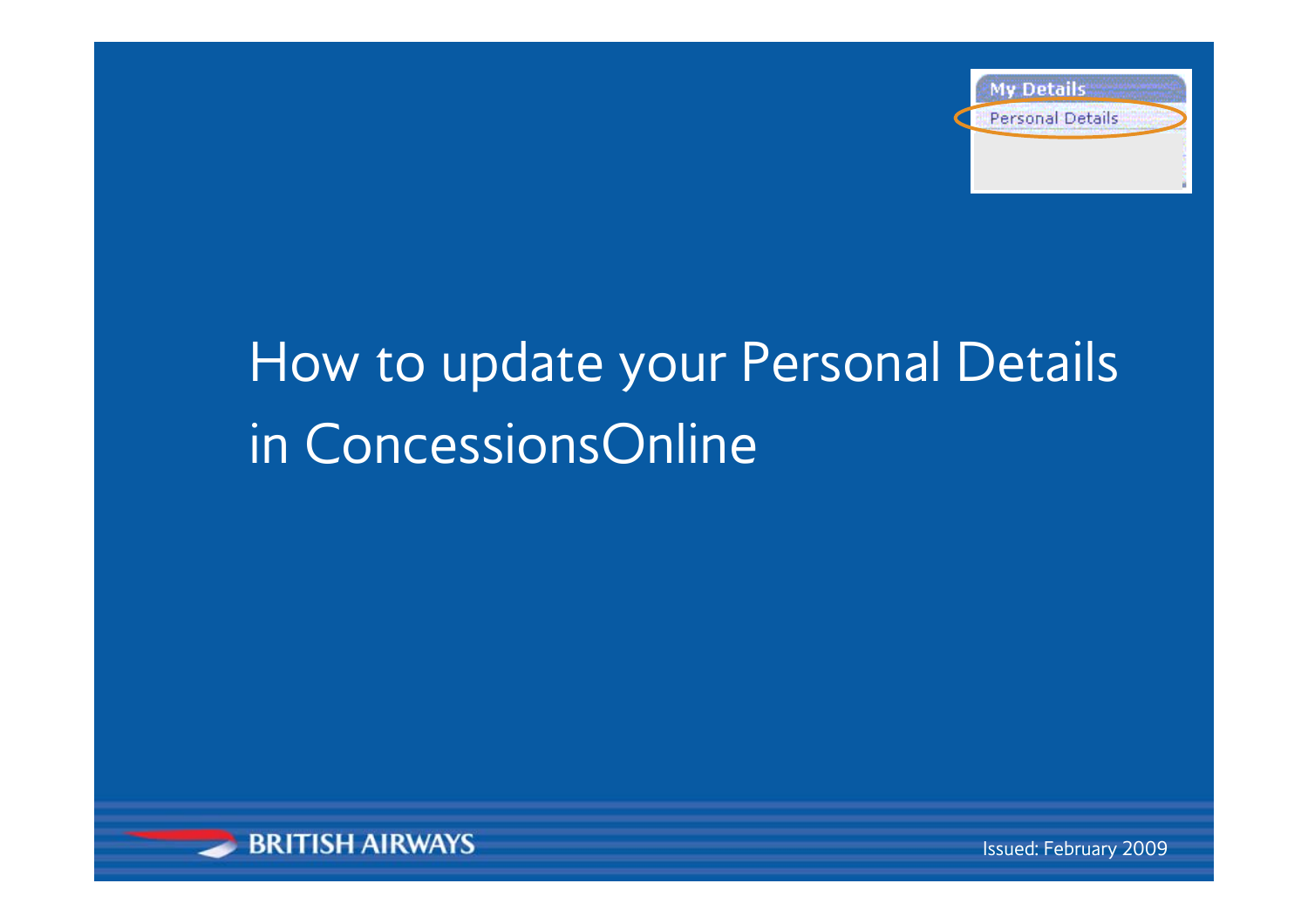|                       |                        |                                     | <b>Personal Details</b>                              |                                                  |
|-----------------------|------------------------|-------------------------------------|------------------------------------------------------|--------------------------------------------------|
| <b>Basic Details</b>  |                        |                                     |                                                      | <b>My Details</b>                                |
| <b>First Name</b>     | Joanna                 | <b>Birth Date</b>                   | $: 21 - Dec - 1946$                                  | Personal Details                                 |
| Middle Name(s)        | - 33                   | Gender                              | Female                                               |                                                  |
| <b>Last Name</b>      | King                   | <b>Partnership</b><br><b>Status</b> | Married/Civil Partner                                |                                                  |
| <b>Title</b>          | Mrs                    |                                     |                                                      |                                                  |
| <b>Preferred Name</b> | ∵ Jo                   |                                     |                                                      |                                                  |
|                       |                        |                                     | (Update ▶                                            |                                                  |
| <b>Home Address</b>   |                        |                                     | <b>Updating your Personal details</b>                |                                                  |
| <b>Address</b>        | : Casa de Blanca       |                                     | • Click the Update button in the section you want to |                                                  |
|                       | Agrupacion Numero 99   |                                     | change, and on the resulting Amend Personal Details  |                                                  |
|                       | La Plancia de Monrovia |                                     | screen make your changes                             |                                                  |
|                       |                        |                                     |                                                      | some examples of these screens will come up next |
| County                |                        |                                     |                                                      |                                                  |

#### **Phone / Email**

**Post Code** 

Country

| <b>Home</b>                         | 0034 567 8901234 |
|-------------------------------------|------------------|
| <b>Home Email</b><br><b>Address</b> | email@here.co.uk |

: Spain

: 90201 San Jose

### **Phone/ Email**

Staff Travel 2009 – ConcessionsOnline

• You must provide a valid email address so that confirmation of your updates can be sent.

Undate >

• A valid email address is also required to complete staff travel bookings.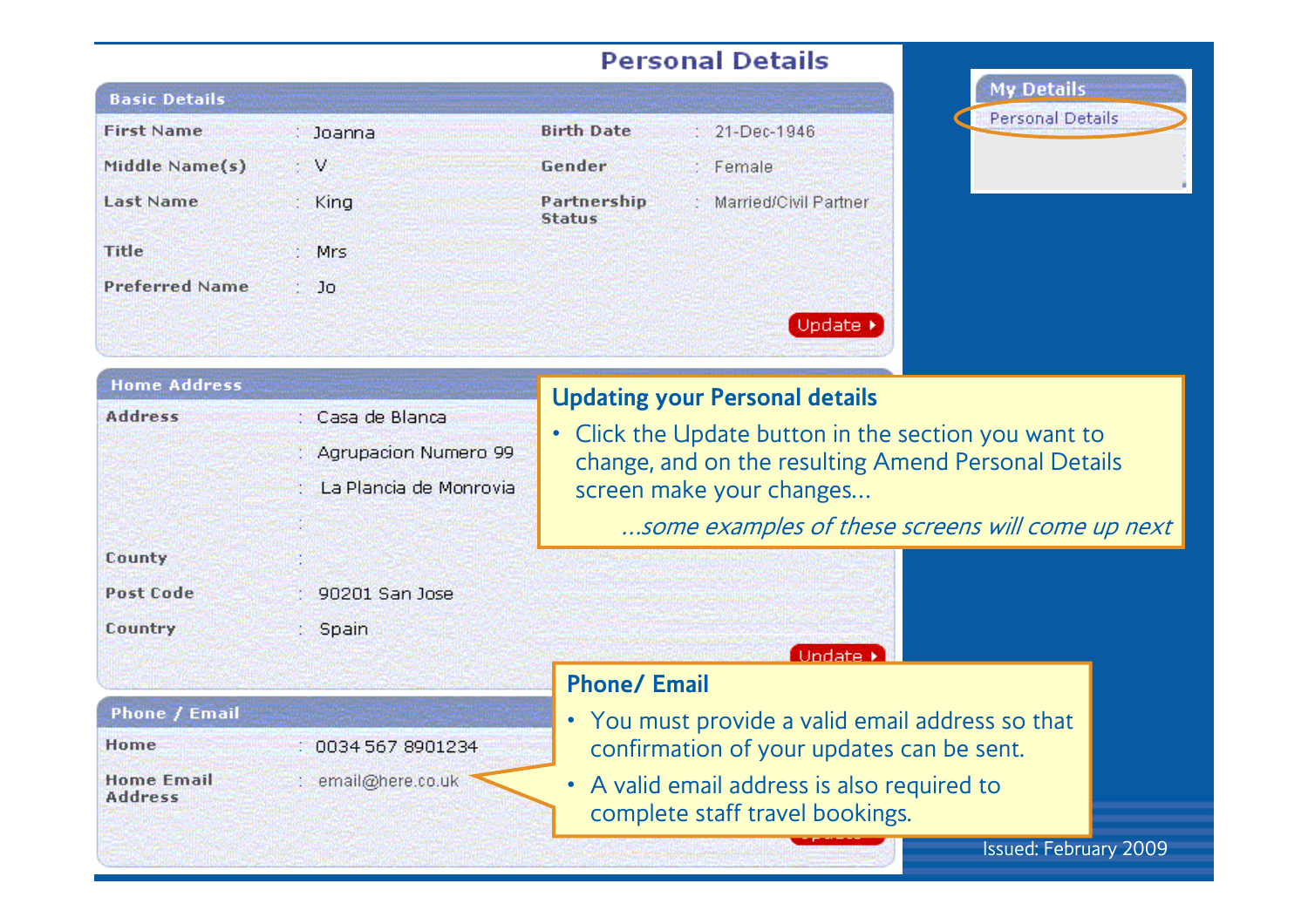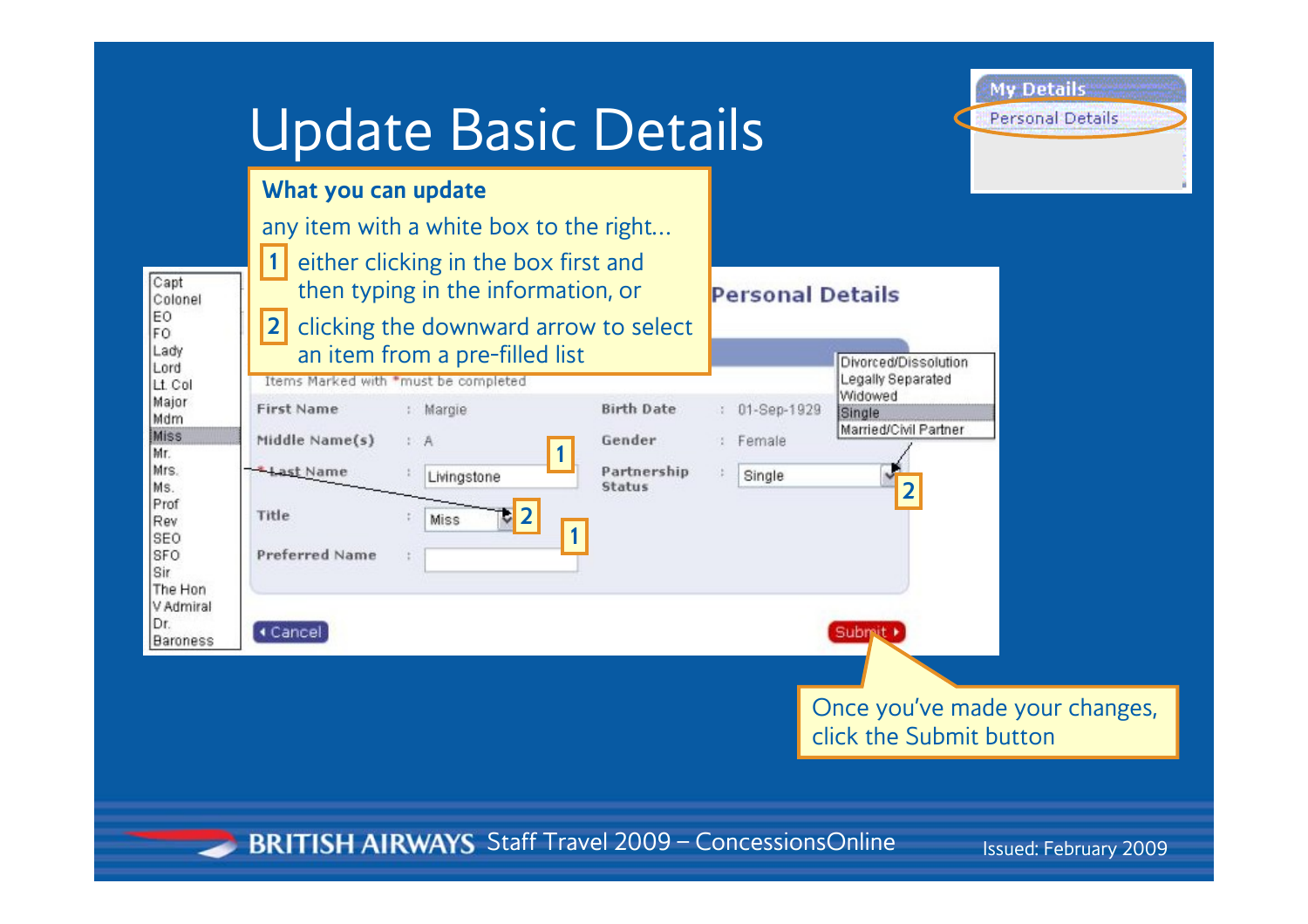# Update Home Address



### **Amend Personal Details**

| <b>Home Address</b>              | Items Marked with *must be completed    | You can update any of the fields on this screen                                                                                                                                        |
|----------------------------------|-----------------------------------------|----------------------------------------------------------------------------------------------------------------------------------------------------------------------------------------|
| * Address                        | 57 Heinz Avenue<br><b>Branston</b>      | either clicking in the box first and then typing in the<br>information, and<br>for your Country of residence, click the downward arrow<br>to select the country from a pre-filled list |
| County<br>Post Code<br>* Country | Middlesex<br>HZ57 2BB<br>United Kingdom | ٧                                                                                                                                                                                      |
| Cancel                           |                                         | Submit $\sim$<br>Once you've made your changes,                                                                                                                                        |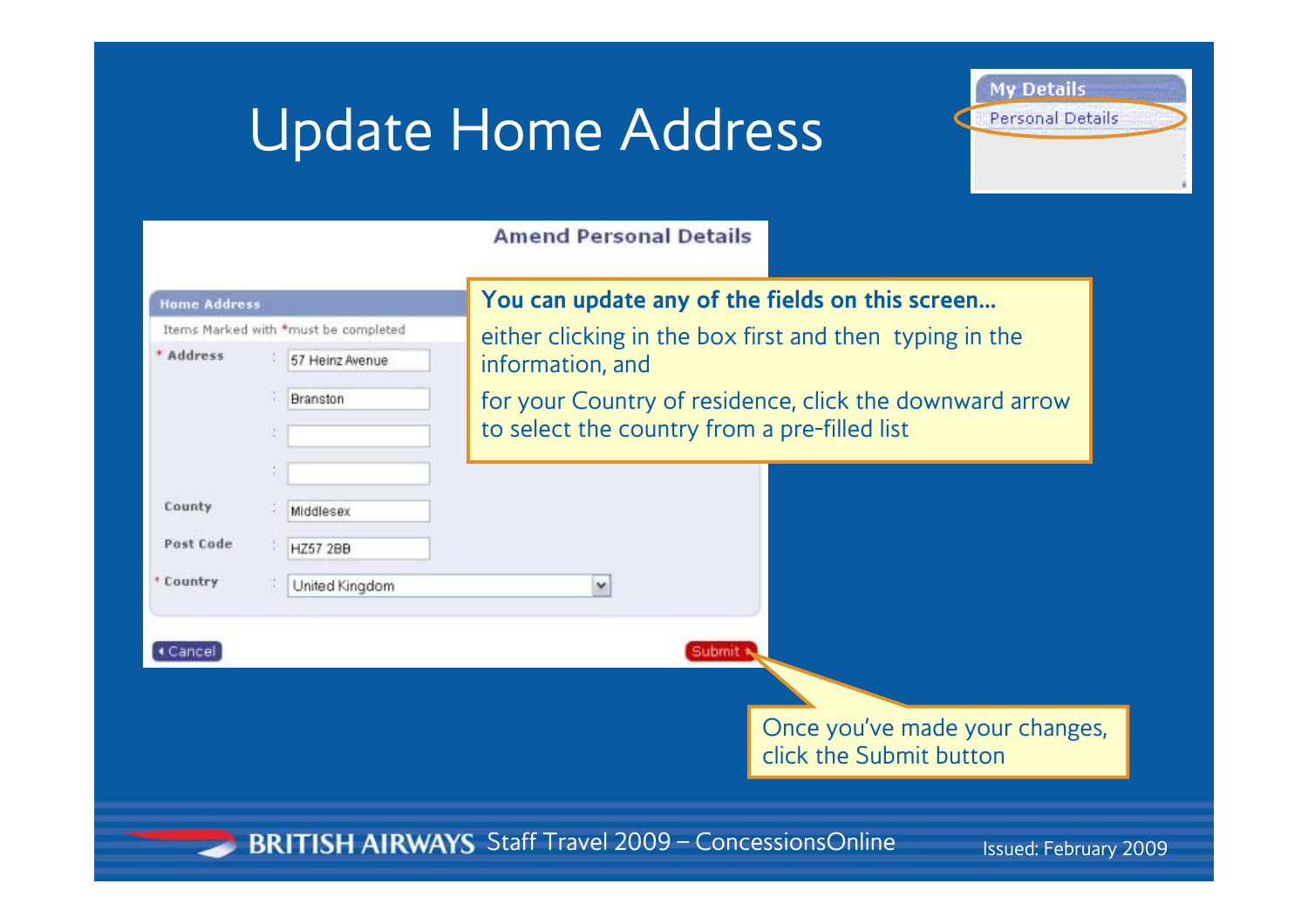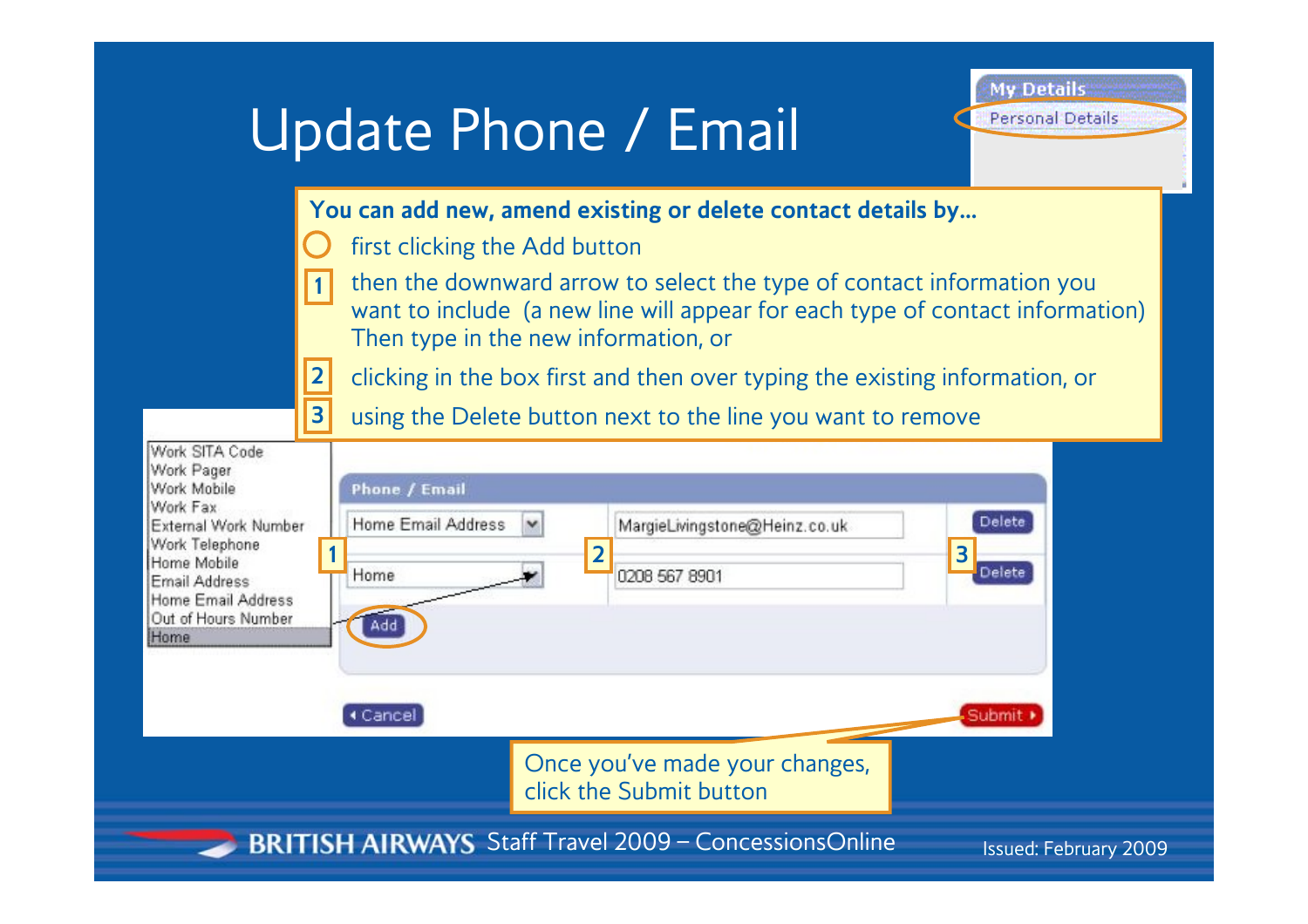

# Checking Nominees in ConcessionsOnline(for Staff Travel up to 31 March 2009)

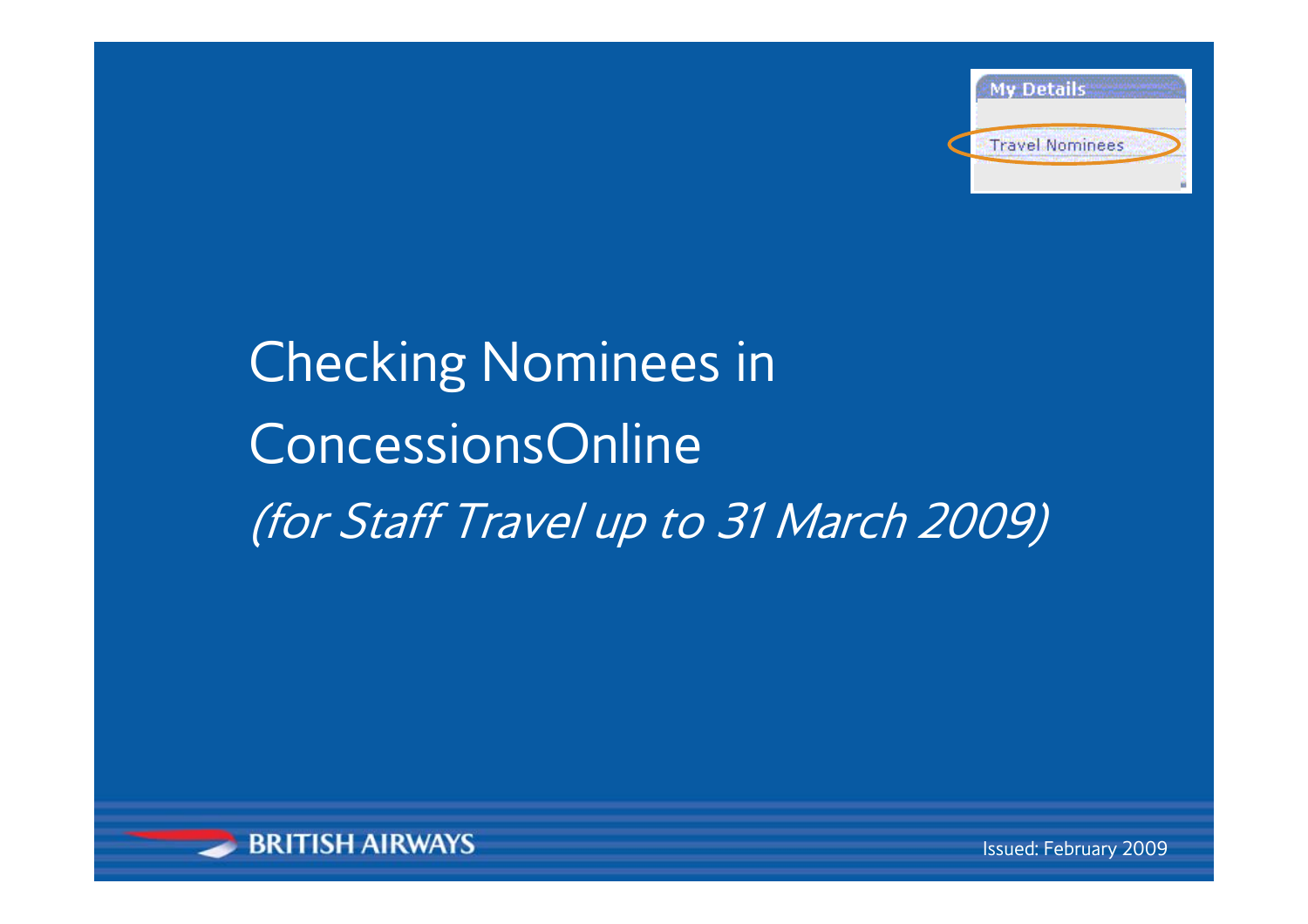### Nominees example 1 (up to 31 March 2009)



| <b>Main Dependant</b><br>(Spouse and Partner are main dependants) |                              | <b>Full Name</b><br>Mr Duncan King                                               | Employee Tr<br><b>Birth Date</b><br>25-Apr-1938 | In this example, an existing<br>nominee and a child under 24 will<br>be valid until 31 March 2009<br>This screen will not be used or<br>be visible from 01 April 2009 |                       | To.                                                                   |  |  |  |
|-------------------------------------------------------------------|------------------------------|----------------------------------------------------------------------------------|-------------------------------------------------|-----------------------------------------------------------------------------------------------------------------------------------------------------------------------|-----------------------|-----------------------------------------------------------------------|--|--|--|
|                                                                   |                              |                                                                                  |                                                 |                                                                                                                                                                       |                       |                                                                       |  |  |  |
| Dependant Children<br><b>Nominate</b>                             |                              | <b>Full Name</b>                                                                 | <b>Birth Date</b>                               | Relationship                                                                                                                                                          | <b>Effective From</b> | <b>Effective To</b>                                                   |  |  |  |
| M                                                                 | Miss Lou King<br>01-Jan-1986 |                                                                                  |                                                 | Daughter                                                                                                                                                              | 09-Jan-1986           |                                                                       |  |  |  |
|                                                                   |                              |                                                                                  |                                                 |                                                                                                                                                                       |                       | Update                                                                |  |  |  |
| Non-Dependants                                                    |                              | As the new ST09 Nominee policy stipulates                                        |                                                 |                                                                                                                                                                       |                       |                                                                       |  |  |  |
| Nominate                                                          |                              | you may nominate just one person - plus any                                      |                                                 |                                                                                                                                                                       | <b>From</b>           | <b>Effective To</b>                                                   |  |  |  |
|                                                                   |                              | children if under 24 years - these records will                                  |                                                 |                                                                                                                                                                       |                       | Update                                                                |  |  |  |
|                                                                   |                              | carry over to ConcessionsOnline and the                                          |                                                 |                                                                                                                                                                       |                       |                                                                       |  |  |  |
|                                                                   |                              | nominees will be available to add to staff<br>travel bookings from 01 April 2009 |                                                 |                                                                                                                                                                       |                       | <b>Staff Travel Policy Guide</b><br><b>Employee Services Contacts</b> |  |  |  |

**Participate**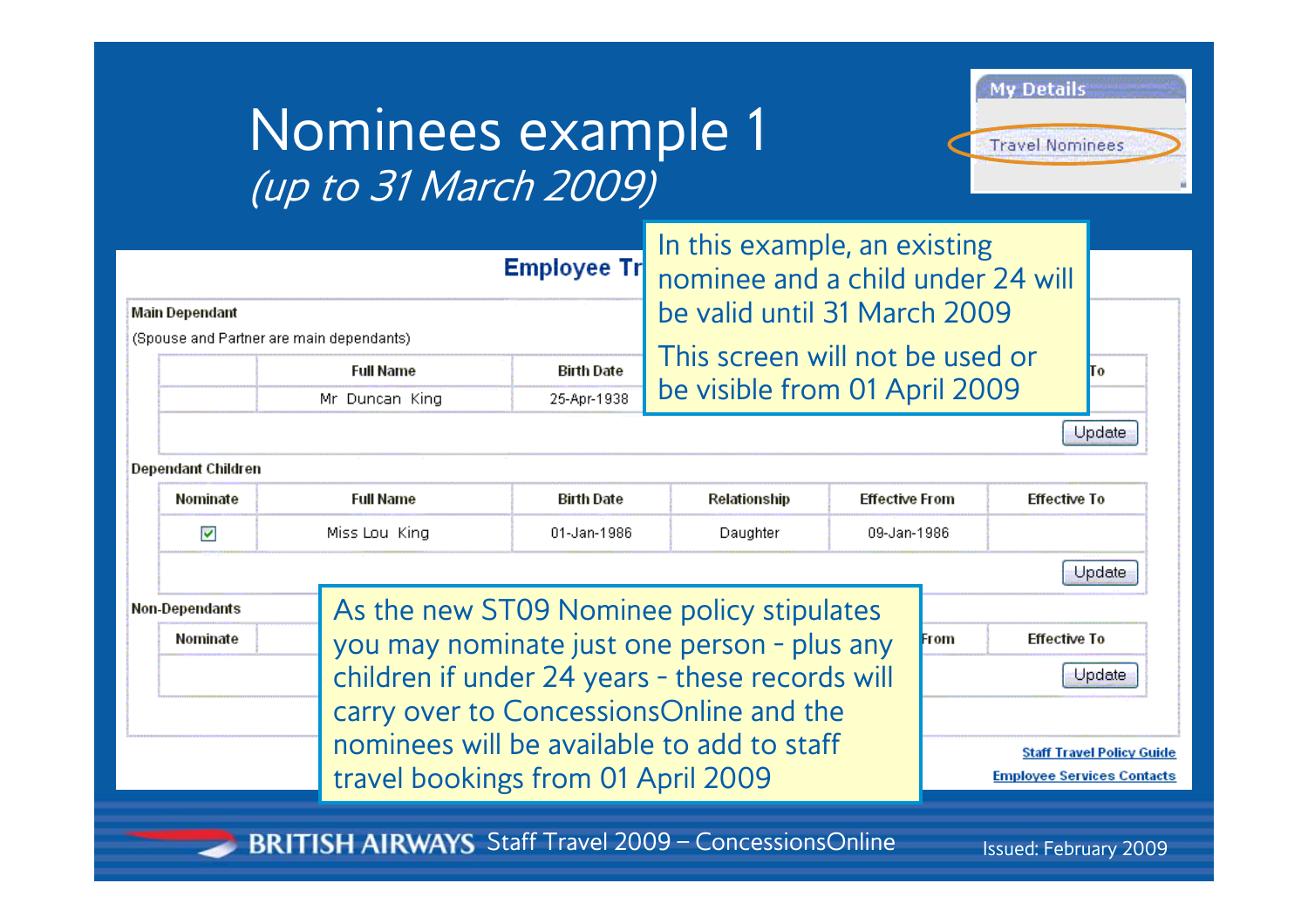### Nominee example 2 (up to 31 March 2009)

**Main Dependant** 

(Spouse and Partner are



This example shows three existing nominees, of which one will need to be chosen for Staff Travel from 01 April 2009, with the other two remaining as potential travel nominees in ConcessionsOnline

|                         | <b>Full Name</b>                                                                                                                                                                                                                                                                                |                   |              |                       |                                                                                 |
|-------------------------|-------------------------------------------------------------------------------------------------------------------------------------------------------------------------------------------------------------------------------------------------------------------------------------------------|-------------------|--------------|-----------------------|---------------------------------------------------------------------------------|
| <b>Nominate</b>         |                                                                                                                                                                                                                                                                                                 | <b>Birth Date</b> | Relationship | <b>Effective From</b> | <b>Effective To</b>                                                             |
|                         |                                                                                                                                                                                                                                                                                                 |                   |              |                       | Update                                                                          |
| Non-Dependants          |                                                                                                                                                                                                                                                                                                 |                   |              |                       |                                                                                 |
| Nominate                | <b>Full Name</b>                                                                                                                                                                                                                                                                                | <b>Birth Date</b> | Relationship | <b>Effective From</b> | <b>Effective To</b>                                                             |
| M                       | Mr. Arthur Johnston                                                                                                                                                                                                                                                                             | 10-Jan-1903       | Father       | 01-Apr-1991           | 31-Mar-2009                                                                     |
| $\overline{\mathbf{v}}$ | Mrs. Harriett Johnston                                                                                                                                                                                                                                                                          | 24-Mar-1905       | Mother       | 01-Apr-1991           | 31-Mar-2009                                                                     |
| M                       | Mrs. Joyce Sommerville                                                                                                                                                                                                                                                                          | 13-Jan-1938       |              | U1-Apr-1991           | 31-Mar-2009                                                                     |
|                         | As the new ST09 Nominee policy stipulates you may nominate<br>just one person - plus your children if under 24 years - anyone<br>with more than one person already nominated will see that their<br>Nominees will no longer be available to add to staff travel<br>bookings after 31 March 2009 |                   |              |                       | Update<br><b>Staff Travel Policy Guide</b><br><b>Employee Services Contacts</b> |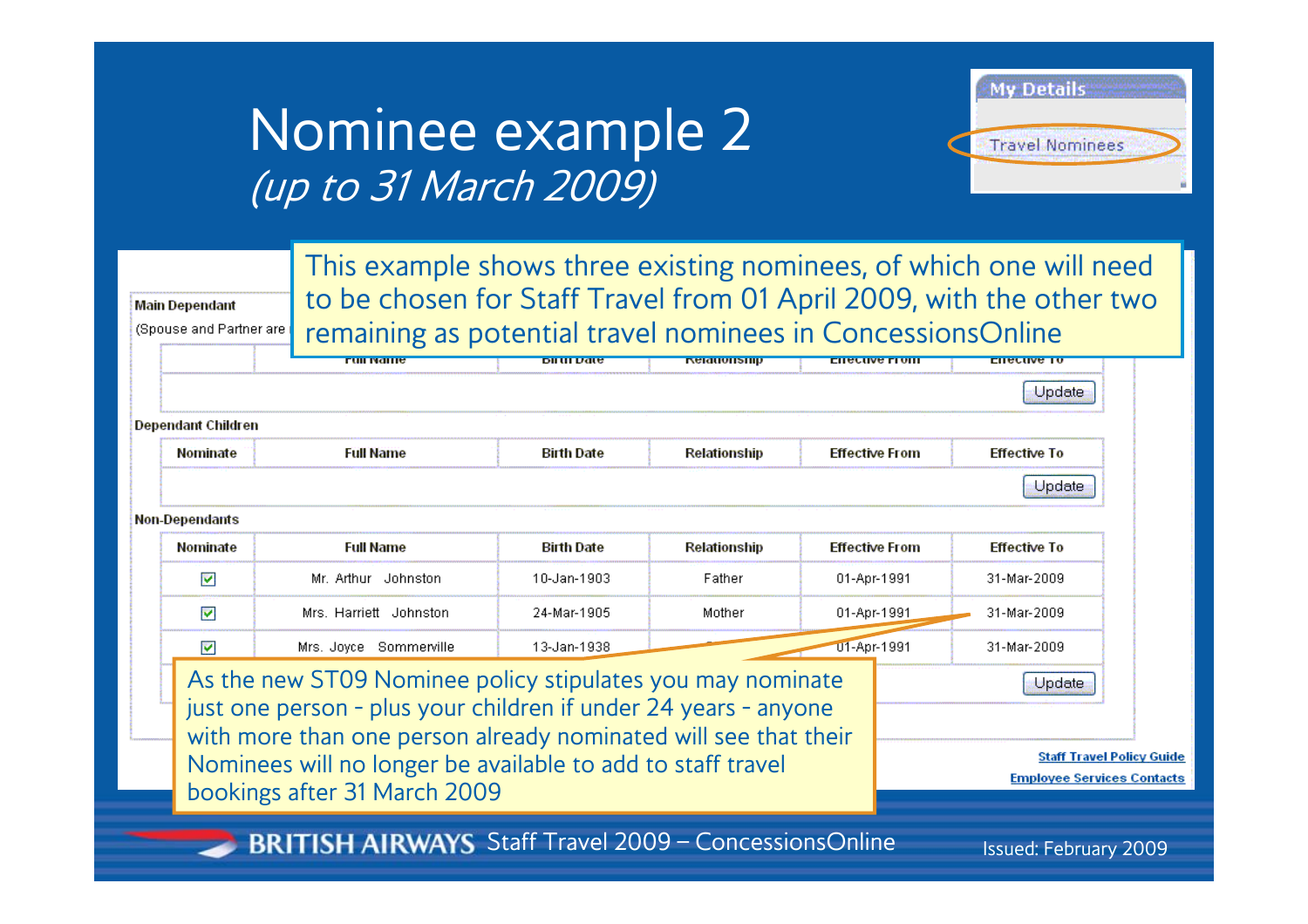

# Checking and updating Nominees in ConcessionsOnline(for Staff Travel from 01 April 2009)

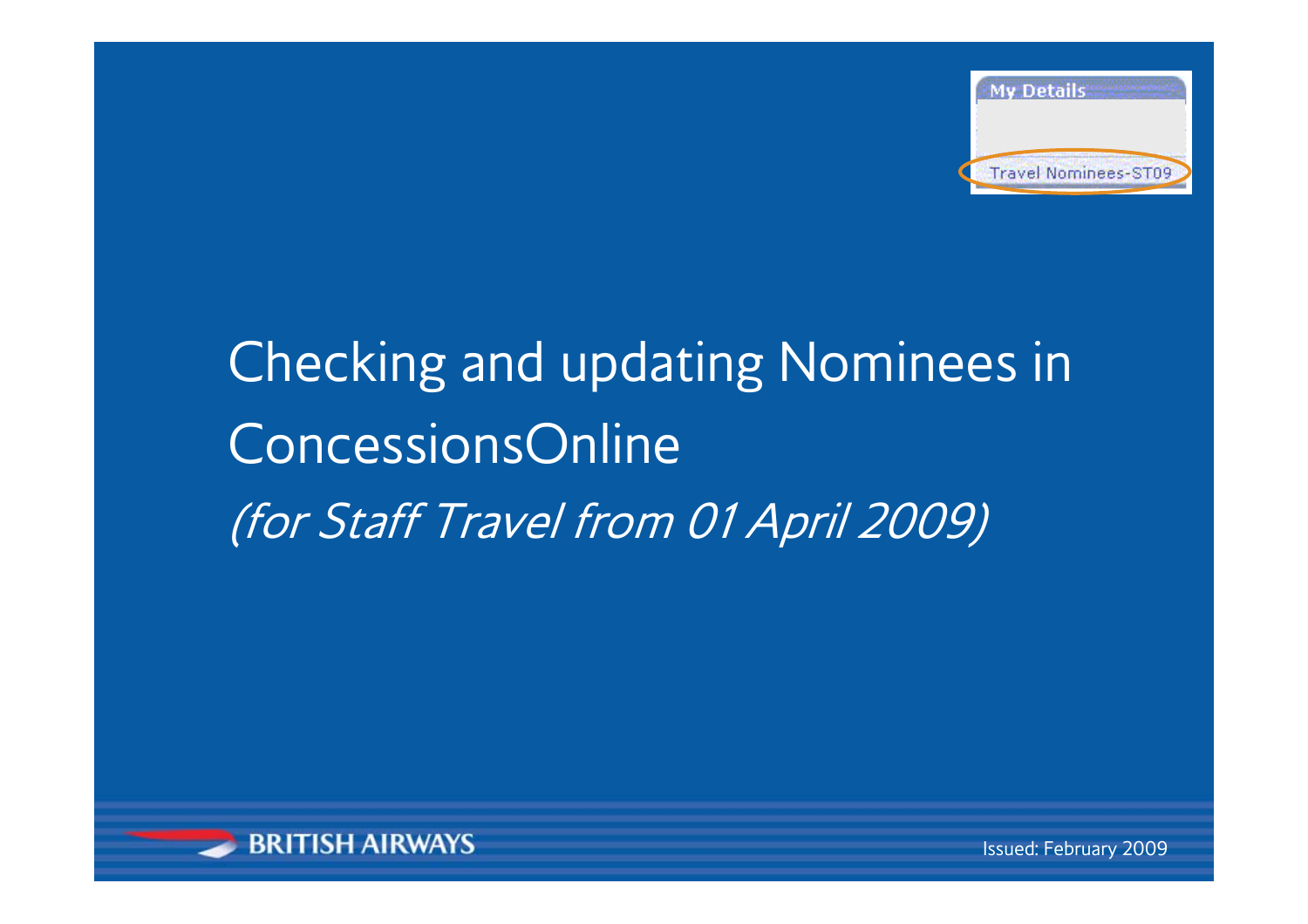## New Nominee definitions



### ConcessionsOnline shows two new types of Nominee:

- **Current Nominees** who are can be included in your bookings as they appear in the online staff travel booking system.
	- Current Nominees cannot be changed for at least six months after their 'Effective from' date.
- **Potential Nominees** who could appear in the online staff travel booking system, but are not yet showing. Potential Nominees only become eligible for travel bookings once they become Current Nominees.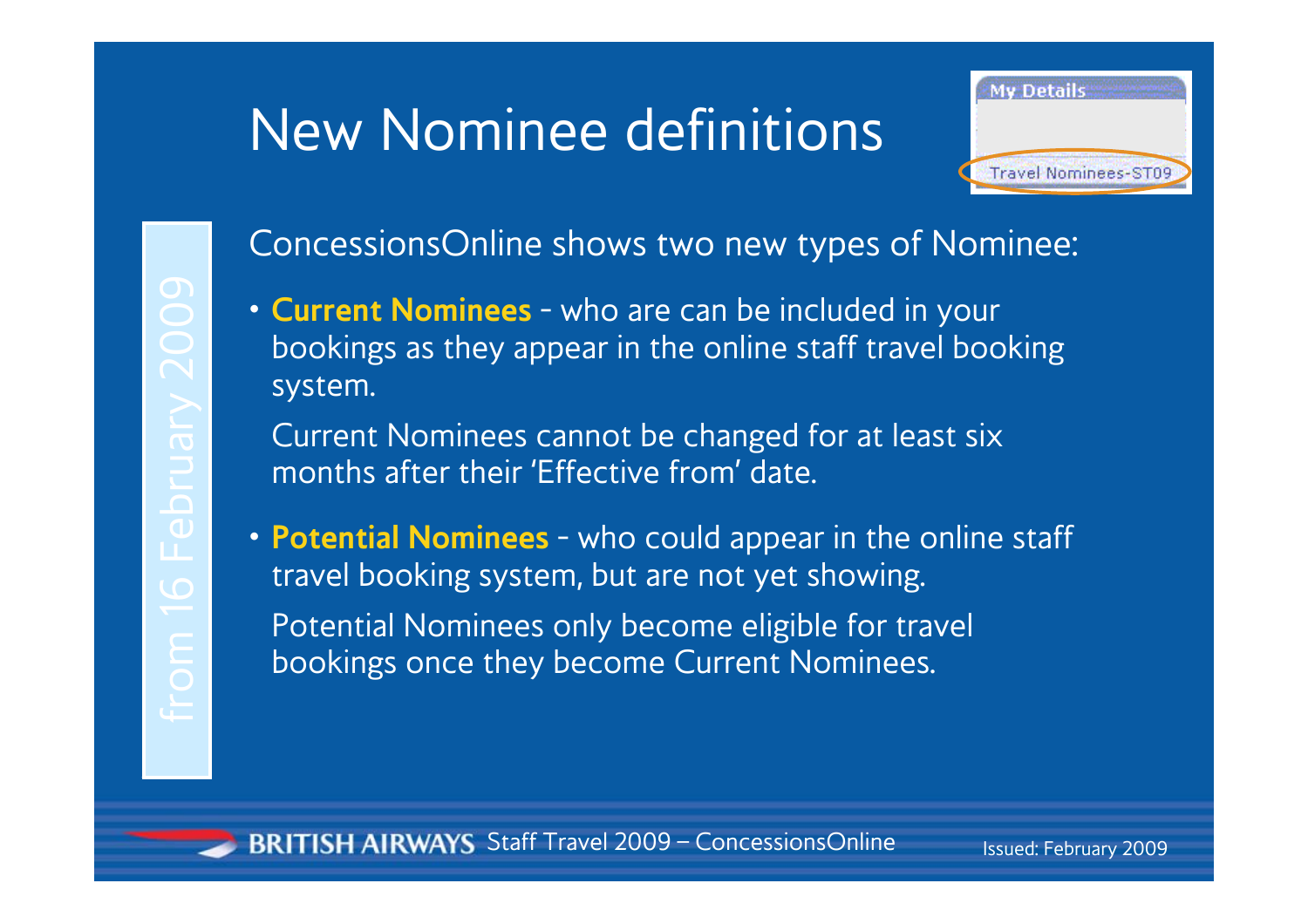# ConcessionsOnline tips



### In the period from 16 February to 31 March 2009

- check your Nominees in ConcessionsOnline to ensure the correct person - and any children under 24 - is listed.
- Whoever is listed as a Current Nominee in ConcessionsOnline will be your travel nominee from 01 April for a minimum of six months… From 16 February 2009 It the correct person - and any children under 24 - is listed<br>
It Whoever is listed as a Current Nominee in<br>
ConcessionsOnline will be your travel nominee from 01<br>
April for a minimum of six months...
	- …if you want to replace them with a different nominee, you should do this before 31 March 2009.

time to make a booking including the changed Nominee.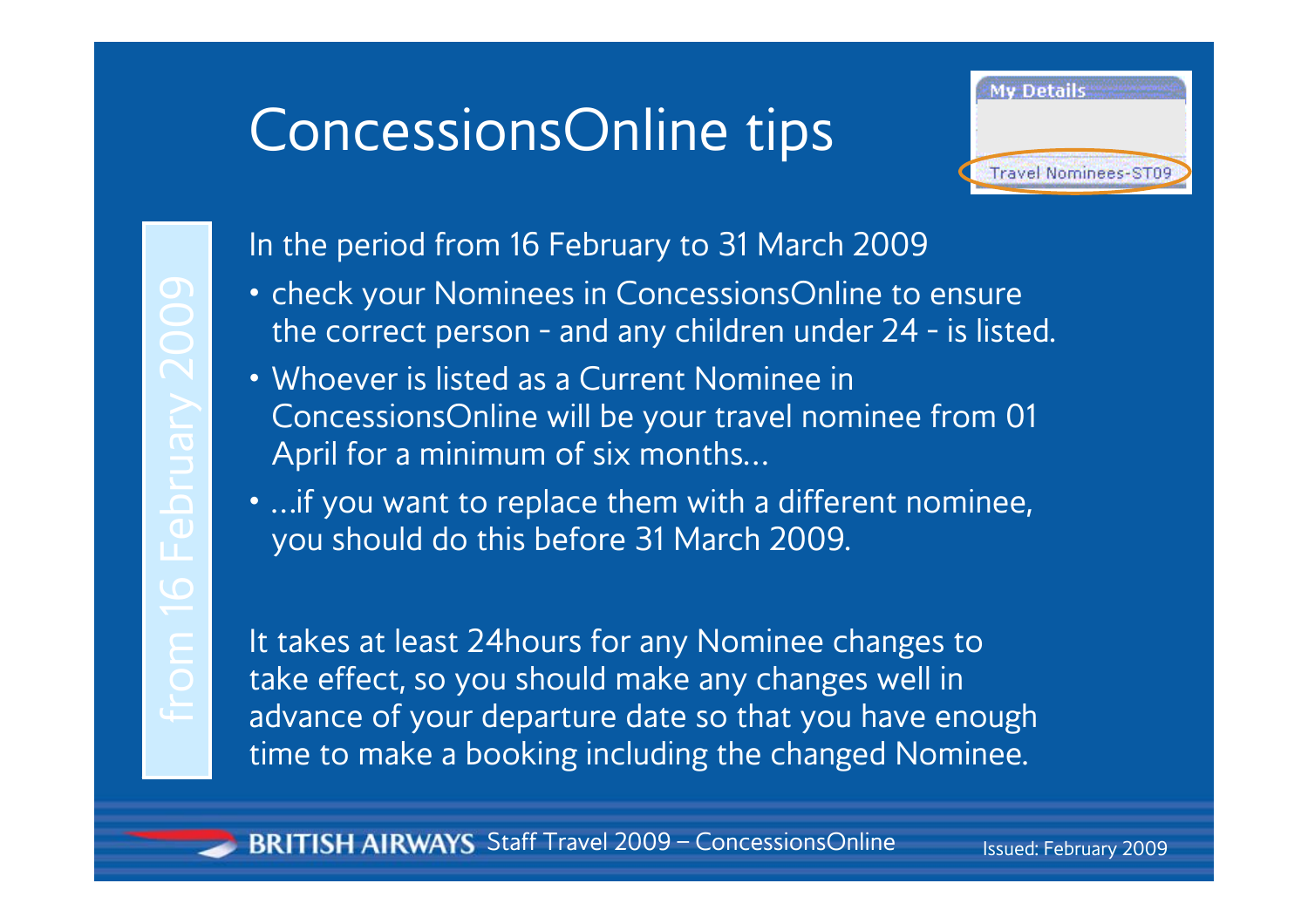# Checking/ updating your Travel Nominees – ST09



The following screens show examples of how to:

- check Nominee status and details
- change Nominee details
- add new people to your Potential Nominee list

### This guide also outlines what to do if

• you have more than one person listed as a Potential Nominee and you need to decide which of them is to be your Current Nominee to appear in the online staff travel booking system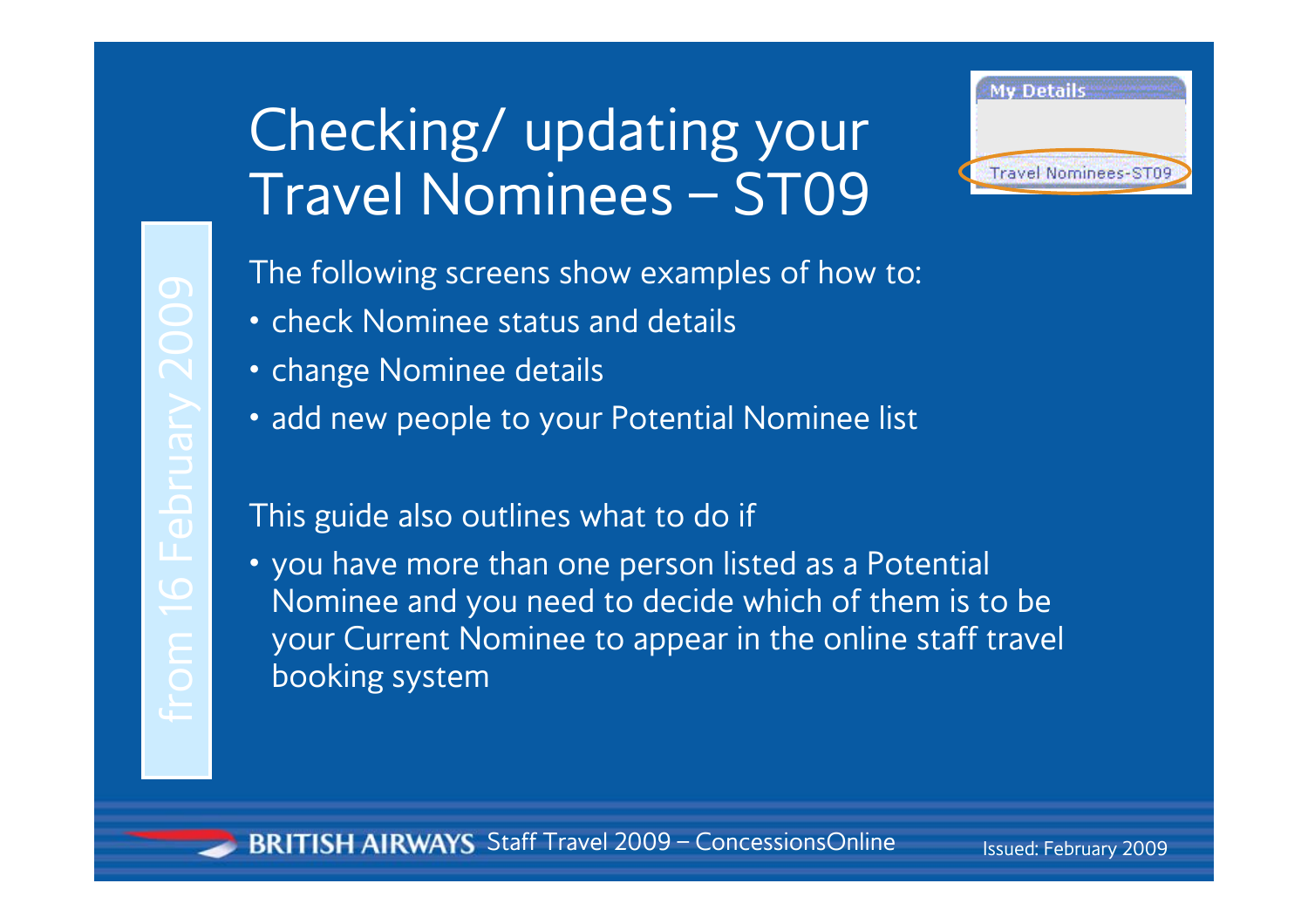## Check Nominee status and details



### **ConcessionsOnline Staff Travel Nominees**

|                        |   | <b>Effective to Number of Months Nominated</b> | <b>Effective from</b> | <b>Relationship</b> | Date of birth | <b>Full name</b> |   |
|------------------------|---|------------------------------------------------|-----------------------|---------------------|---------------|------------------|---|
|                        | 0 |                                                | 20-Jul-1974           | Husband             | 25-Apr-1938   | Mr Duncan King   | ⊙ |
|                        |   |                                                |                       |                     |               |                  |   |
|                        | n |                                                | 09-Jan-1986           | Daughter            | 01-Jan-1986   | Miss Lou King    | O |
|                        |   |                                                |                       |                     |               |                  |   |
| Change Nominee Details |   |                                                | End/Extend Nomination |                     |               |                  |   |
|                        |   |                                                |                       |                     |               |                  |   |
|                        |   |                                                |                       |                     |               |                  |   |

◀ Exit ConcessionsOnline

BRITISH AIRWAYS Staff Travel 2009 - ConcessionsOnline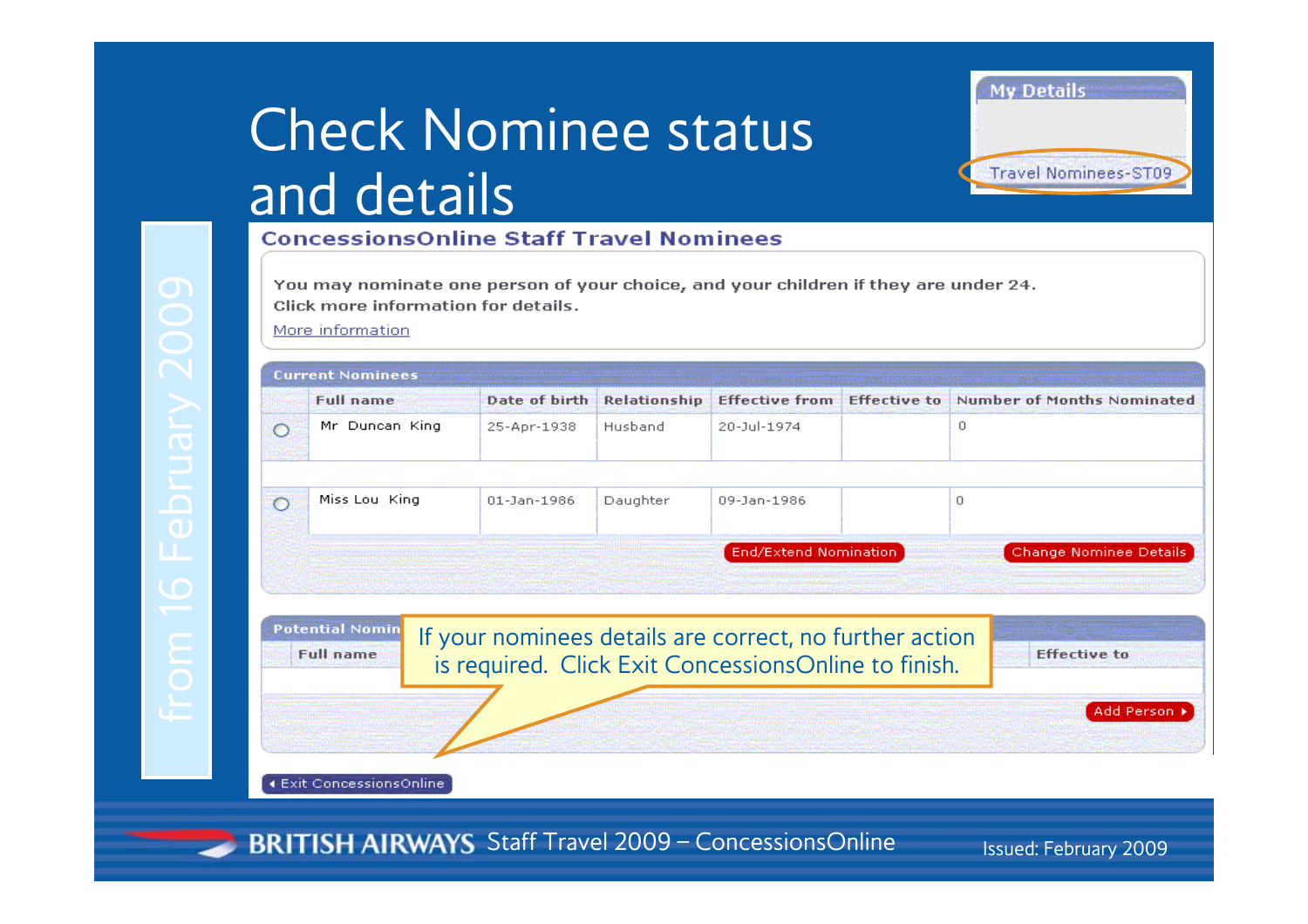### Change Nominee details



### **ConcessionsOnline Staff Travel Nominees**

You may nominate one person of your choice, and your children if they are under 24. Click more information for details.

More information

O

#### **Current Nominees Full name** Date of birth **Relationship** Effective from Effective to Number of Months Nominated Mr Duncan King 25-Apr-1938 Husband 20-Jul-1974  $\Box$  $\circ$ Miss Lou King 01-Jan-1986 Daughter 09-Jan-1986  $\Omega$  $\circ$ Change Nominee Details If you need to make changes, eg title or name… • first select the nominee by clicking the  $\circlearrowright$  button **Potential** • then click Update details and make the changes Full n **Effective to** m. • when finished, click Submit. Add Person ) Click Exit ConcessionsOnline to finish. **4 Exit ConcessionsOnline**

**BRITISH AIRWAYS** Staff Travel 2009 - ConcessionsOnline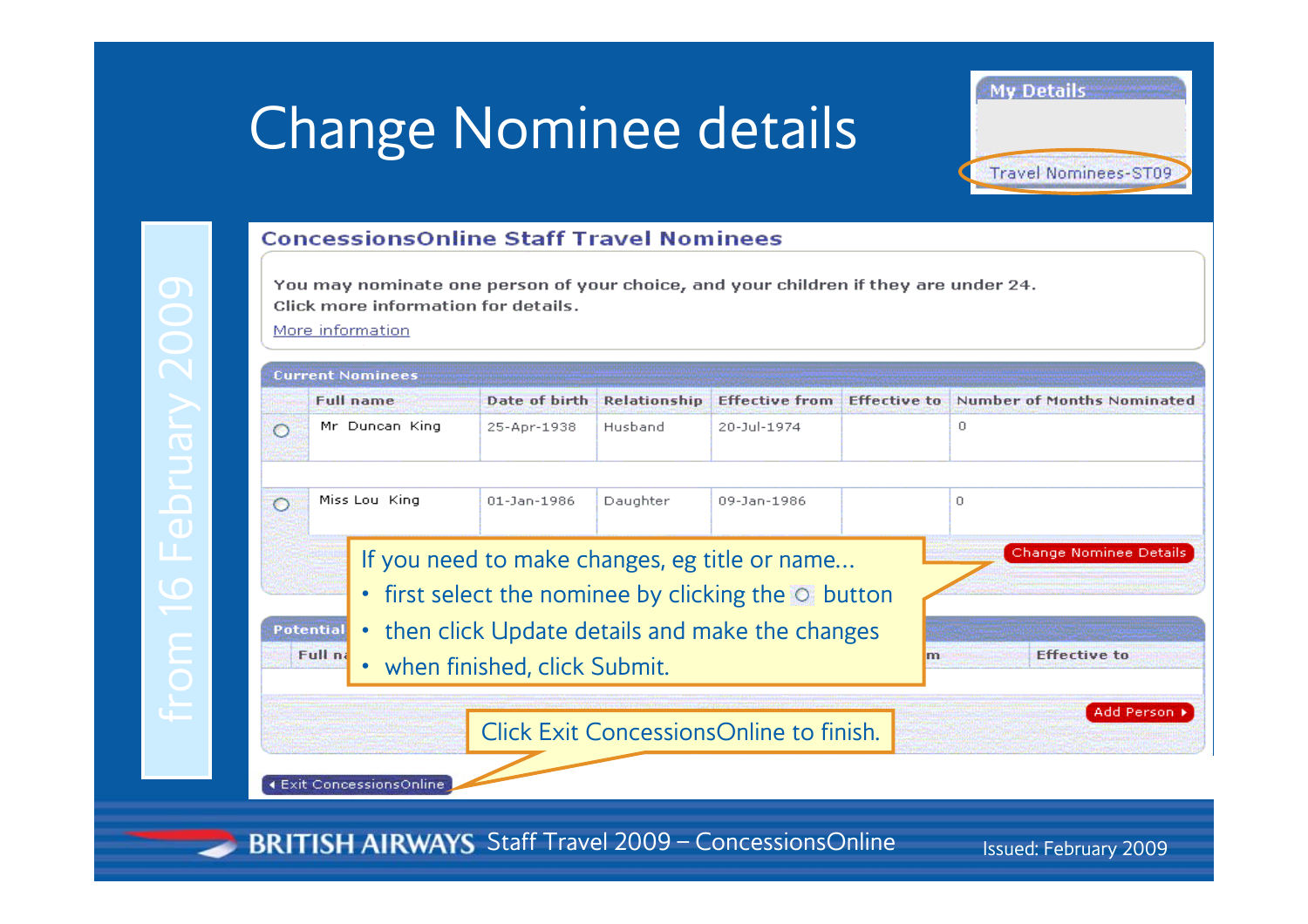### Add a new Nominee



### **ConcessionsOnline Staff Travel Nominees**

|         | <b>Full name</b> |                          | Date of birth | <b>Relationship</b> |                               | Effective from Effective to Number of Months Nominated                                                                                                                 |
|---------|------------------|--------------------------|---------------|---------------------|-------------------------------|------------------------------------------------------------------------------------------------------------------------------------------------------------------------|
| ⊙       | Mr Duncan King   | 25-Apr-1938              |               | Husband             | 20-Jul-1974                   | 0.                                                                                                                                                                     |
| $\circ$ | Miss Lou King    | $01-$ Jan $\overline{ }$ |               |                     | period (minimum of 6 months). | Use the Add Person option to add a Potential Nominee.<br>Potential Nominees can only become eligible once your<br>Current Nominee has reached the end of their current |

| <b>Full name</b> | Date of birth | <b>Relationship</b> | <b>Effective from</b> | <b>live</b> to |
|------------------|---------------|---------------------|-----------------------|----------------|
|                  |               |                     |                       |                |
|                  |               |                     |                       |                |
|                  |               |                     |                       | Add Person >   |

BRITISH AIRWAYS Staff Travel 2009 - ConcessionsOnline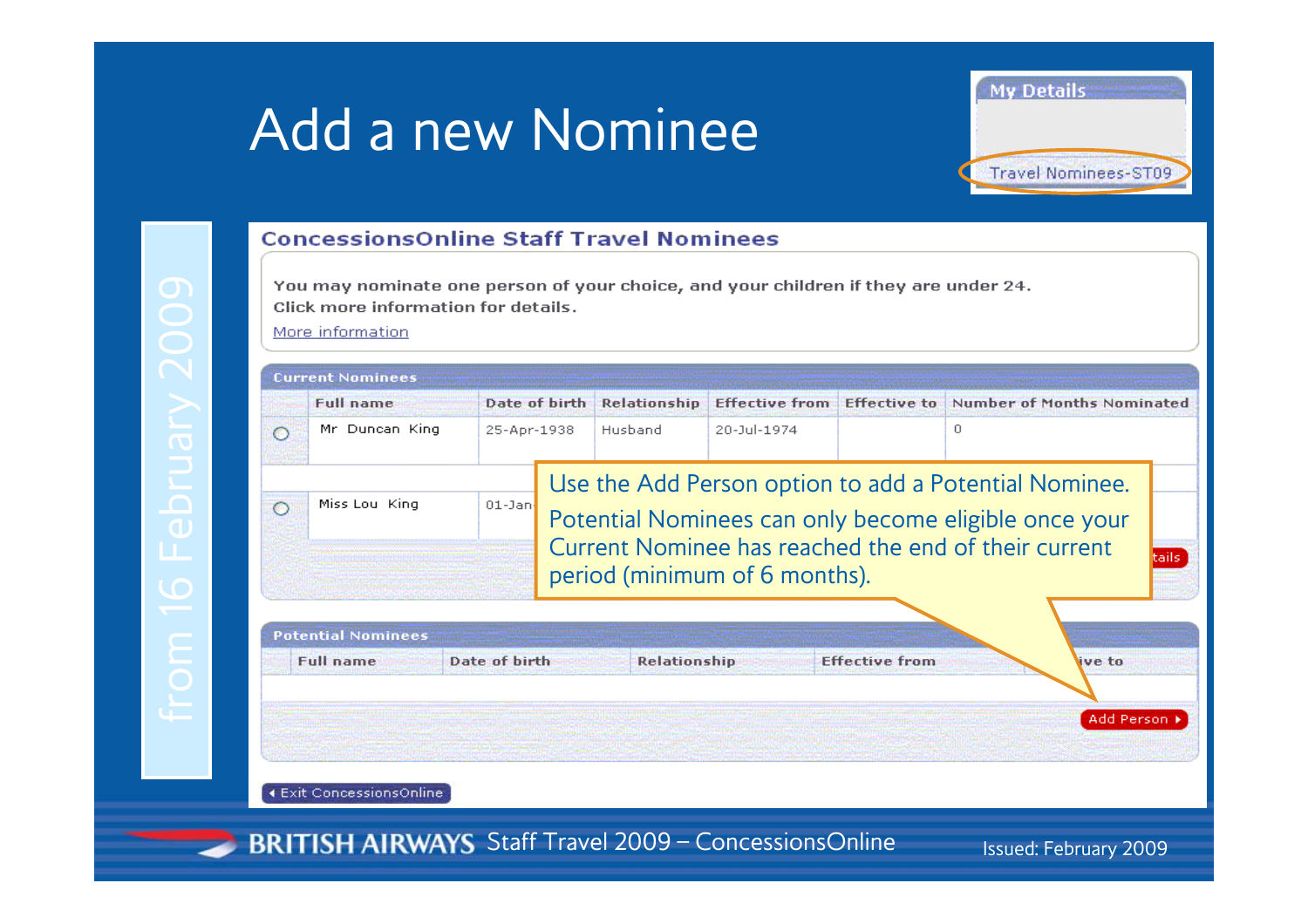### Add a new Nominee



**Service** 

|                                       |                     | then fill in the required information                                                            |  |
|---------------------------------------|---------------------|--------------------------------------------------------------------------------------------------|--|
|                                       |                     | • Title and Relationship: Use the down arrow to call<br>up a list from which to make your choice |  |
|                                       |                     | First/ Middle/ Last Name: Click in the field and<br>$\bullet$                                    |  |
| Please enter the person's details     |                     | type in the information                                                                          |  |
| Items marked with * must be completed |                     | <b>Gender:</b> Click on the appropriate option to select<br>$\bullet$                            |  |
| * Title                               | Ms.<br>$\checkmark$ | <b>Date of Birth:</b> Type in the date following the<br>$\bullet$                                |  |
| * First Name                          | Sophie              | format shown or use the calendar button to pick<br>the date                                      |  |
| Middle Name(s)                        |                     |                                                                                                  |  |
| * Last Name                           | Applegate           | and when finished click Submit                                                                   |  |
| * Gender                              | $\bigcirc$<br>Male  | $\odot$ Female                                                                                   |  |
| * Relationship                        | Sister<br>v         |                                                                                                  |  |
| * Date of Birth                       | 10-Jun-1972         | (Use format DD-MMM-YYYY)                                                                         |  |
| ∣∢ Back                               |                     | Submit >                                                                                         |  |

BRITISH AIRWAYS Staff Travel 2009 - ConcessionsOnline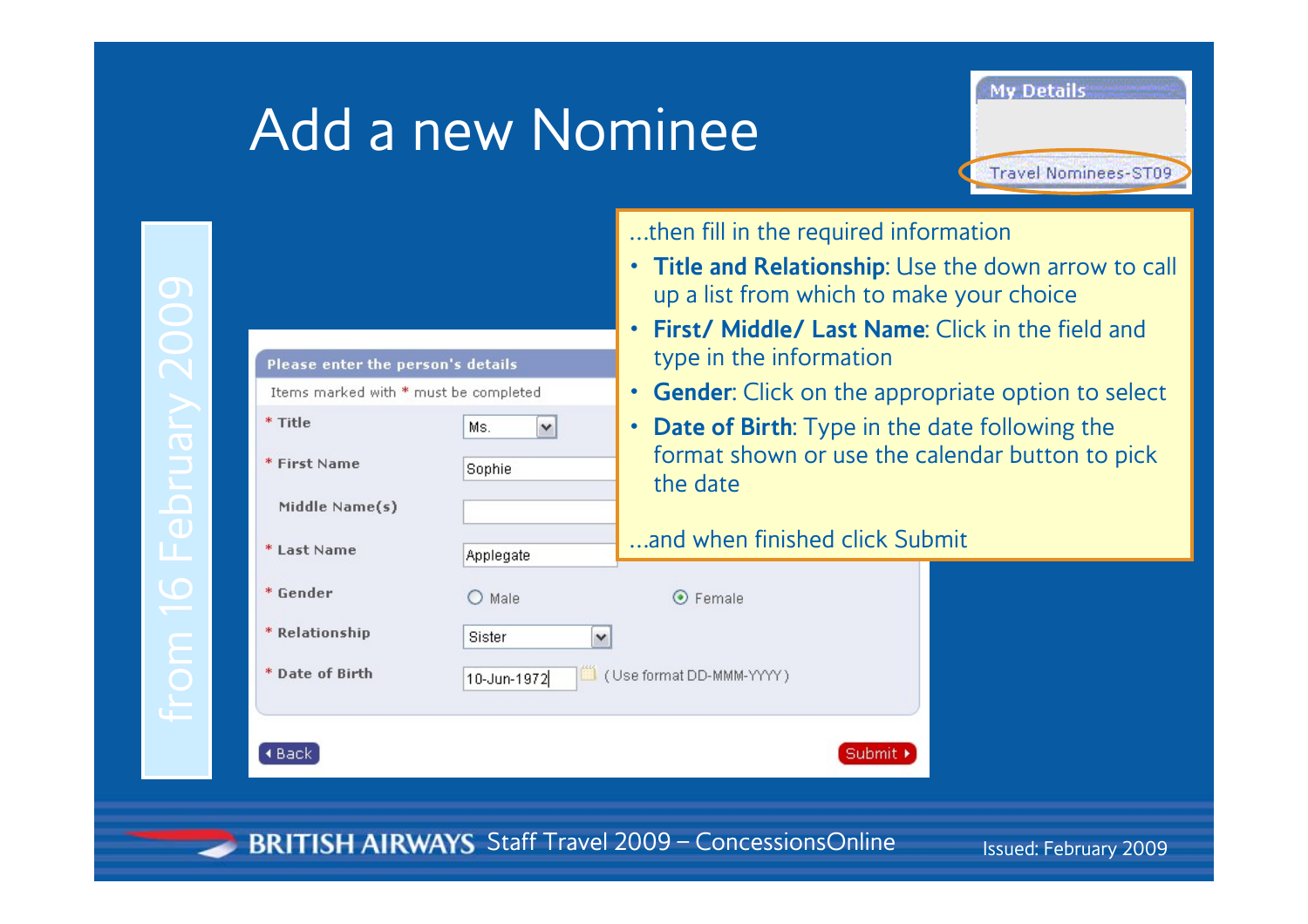# Choosing an existing Nominee for travel from 01 April 2009



In this example, three existing Travel Nominees have been carried over to Staff Travel 2009 as Potential Nominees. Under the new ST09 policy, you can only have one Nominee - and any children under 24 - so any of the Potential Nominees needs to be listed as a Current Nominee to be available for bookings from 01 April 2009.

The following screens show how to move your chosen nominee to Current Nominee status.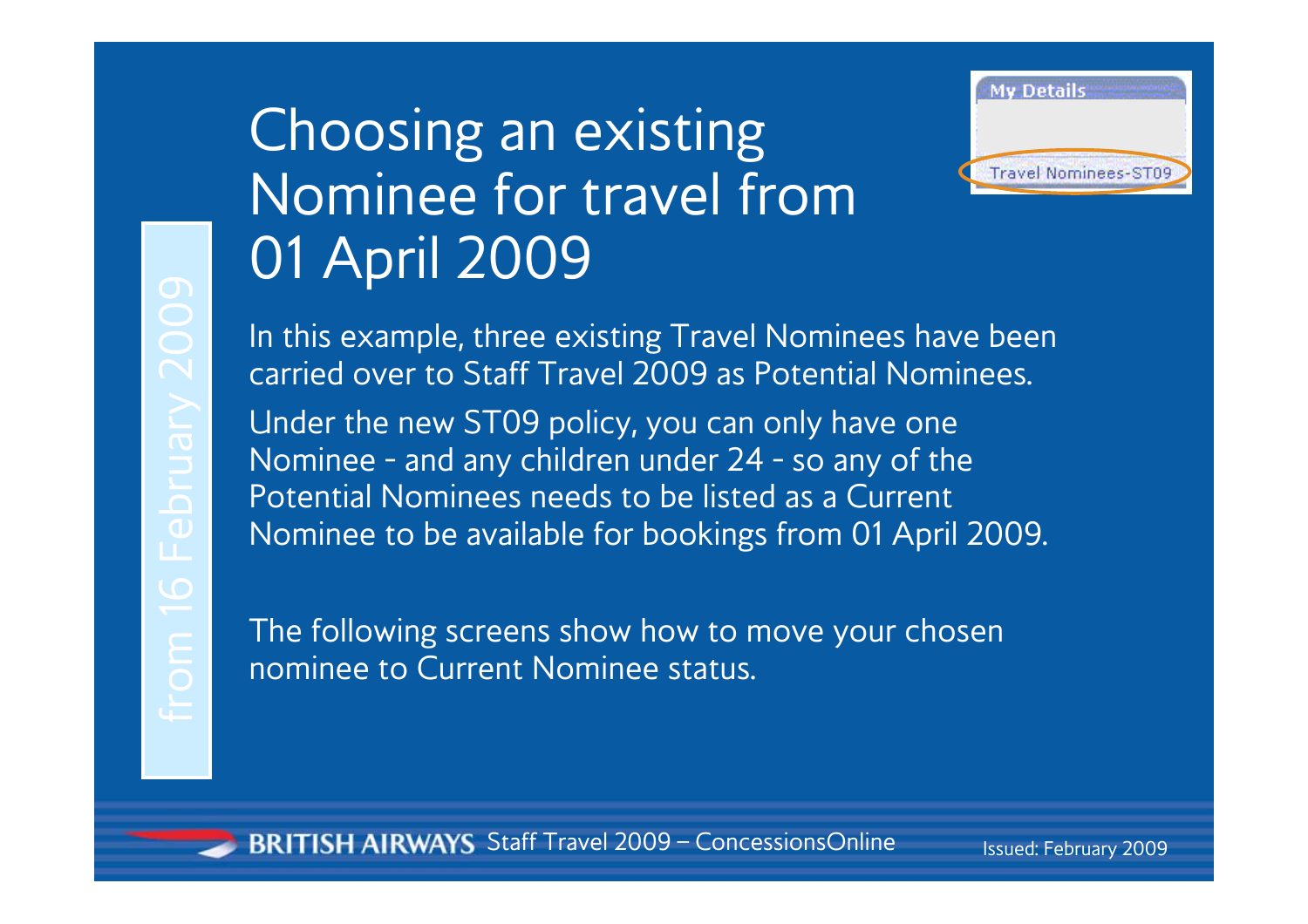**My Details:** 

**Travel Nominees-ST09** 

The new Current Nominee 'Effective from' record will be updated **ConcessionsOnline** overnight, so it is important that you make any Nominee changes at least 24 hours before you need to make a bookingContent Nomines Marie information for all the distribution of the distribution of the distribution of the distribution of the distribution of the distribution of the distribution of the distribution of the distribution of ◀ Exit ConcessionsOnline

**BRITISH AIRWAYS** Staff Travel 2009 - ConcessionsOnline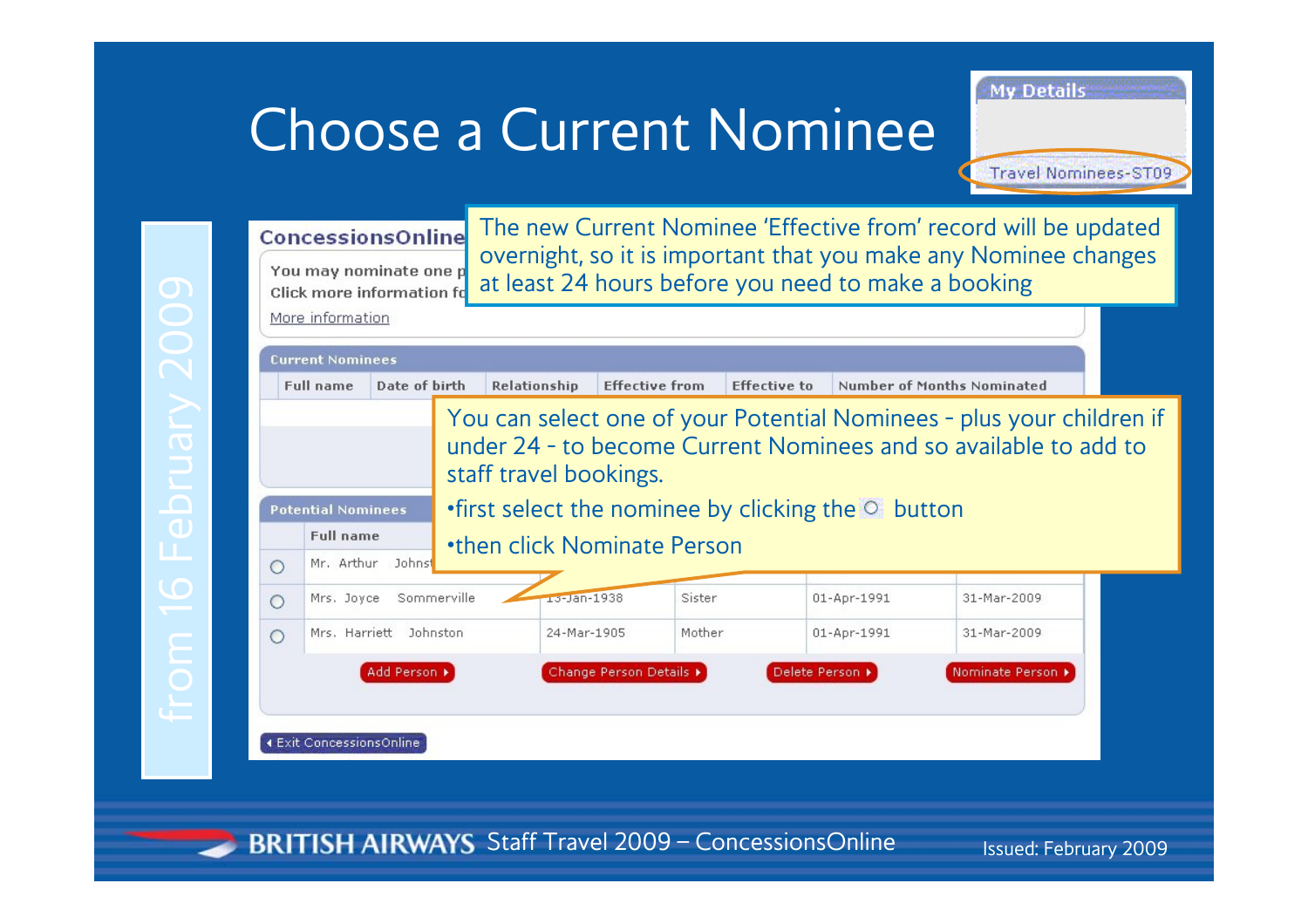**Travel Nominees-ST09** 

**My Details** 

### **ConcessionsOnline Staff Travel Nominees** From 16 February 16 February 16 February 16 February 16 February 2009 Current Control of the next star and your child<br>
Eliot More information<br>
Eliot Current Control of the next star and the next star and the next star and  $?$   $\times$ Nominated ominee Details **fective** to 01-Apr-1991 31-Mar-2009 01-Apr-1991 31-Mar-2009 01-Apr-1991 31-Mar-2009 Delete Person » Nominate Person » 4 Exit Concessions Crime

**BRITISH AIRWAYS** Staff Travel 2009 – ConcessionsOnline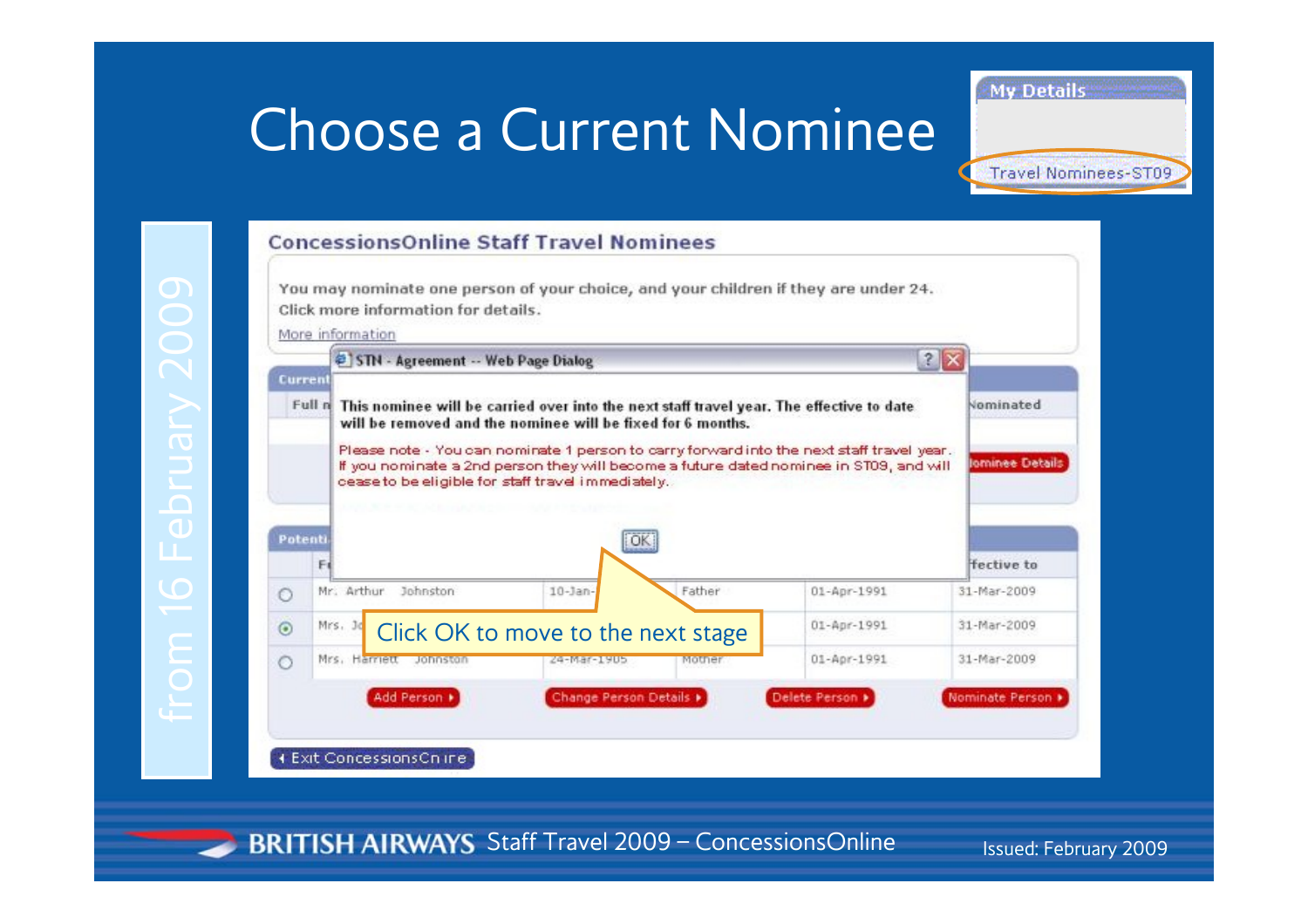**Travel Nominees-ST09** 

**My Details** 

|  |          |                                         |             |             | for Staff Travel 2009       | 01 April 2009 is the start date                                                                |                                                                                                                                 |                     |
|--|----------|-----------------------------------------|-------------|-------------|-----------------------------|------------------------------------------------------------------------------------------------|---------------------------------------------------------------------------------------------------------------------------------|---------------------|
|  |          | <b>Person being nominated</b>           |             |             |                             |                                                                                                |                                                                                                                                 |                     |
|  |          | <b>Full name</b>                        |             |             | Date of birth               | Relationship                                                                                   | <b>Effective from</b>                                                                                                           | <b>Effective to</b> |
|  |          | Mrs. Joyce                              | Sommerville |             | 13-Jan-1938                 | Sister                                                                                         | 01-Apr-1991                                                                                                                     | 31-Mar-2009         |
|  |          | fixed for 6 months from the date below. |             |             |                             |                                                                                                | The nominee will be carried over into the next staff travel year. The effective to date will be removed and the nominee will be |                     |
|  |          | Six month start date                    |             | 01-APR-2009 |                             |                                                                                                |                                                                                                                                 |                     |
|  | ◀ Cancel |                                         |             |             |                             |                                                                                                |                                                                                                                                 | <b>Submit</b>       |
|  |          |                                         |             |             |                             |                                                                                                |                                                                                                                                 |                     |
|  |          |                                         |             |             | bookings from 01 April 2009 | Click Submit to make the selected Nominee a<br>Current Nominee and available top add to travel |                                                                                                                                 |                     |
|  |          |                                         |             |             |                             |                                                                                                |                                                                                                                                 |                     |

BRITISH AIRWAYS Staff Travel 2009 - ConcessionsOnline

**Septim**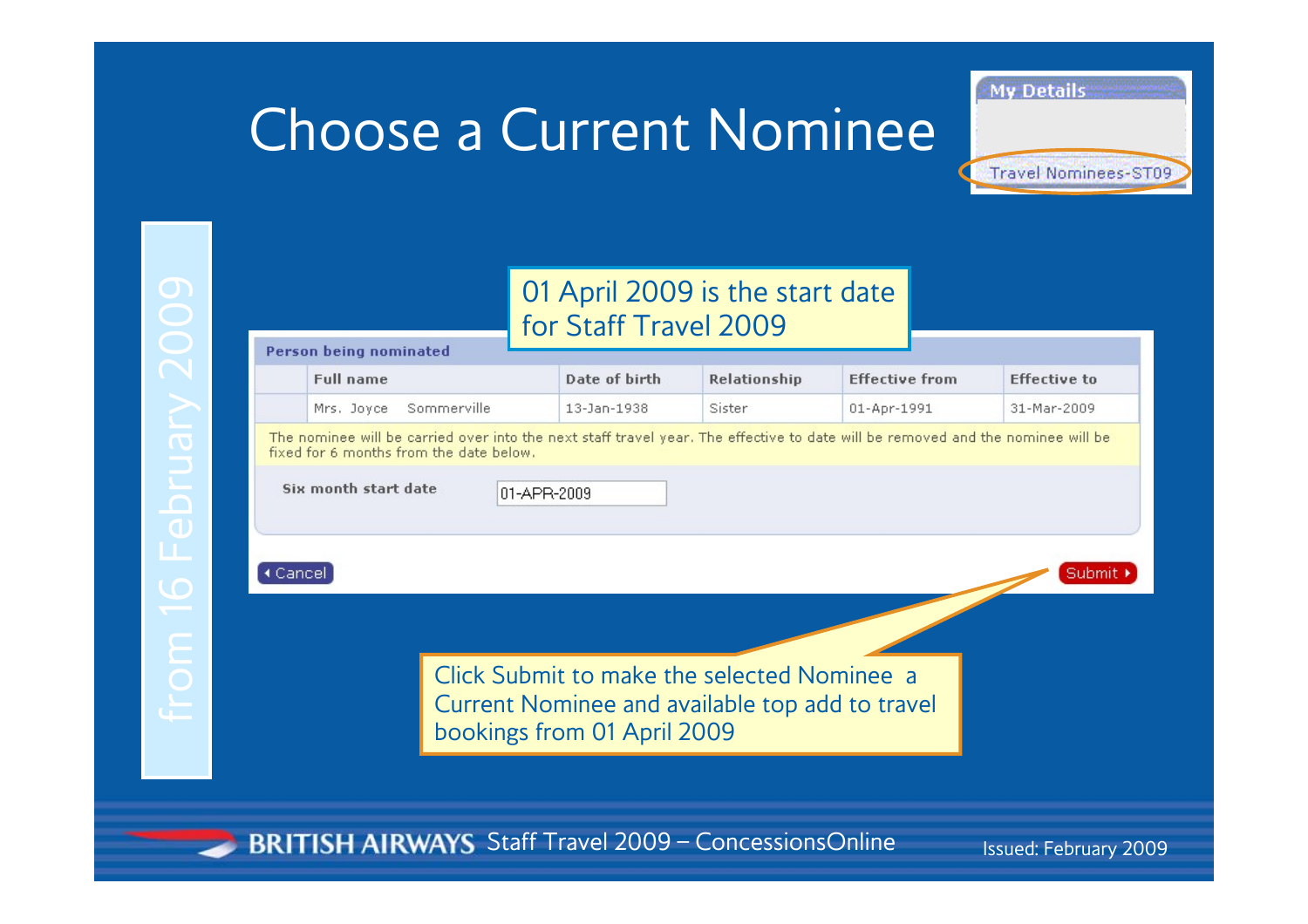#### **ConcessionsOnline Staff Travel Nominees**



BRITISH AIRWAYS Staff Travel 2009 - ConcessionsOnline

**My Details** 

**Travel Nominees-ST09**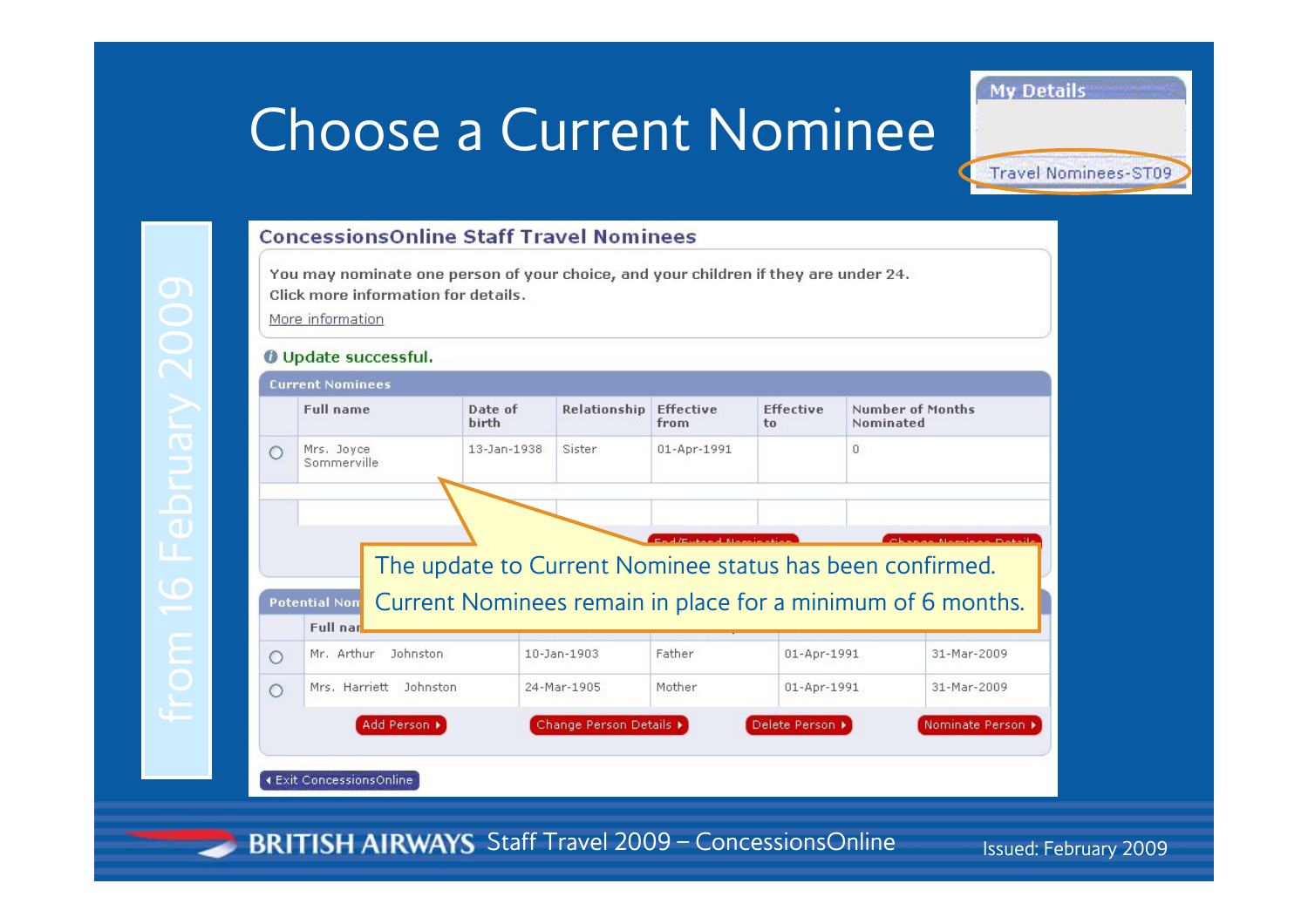### **Summary**

- Go to **my.baplc.com** and log in using your BSAFE password to access ESS and then ConcessionsOnline
- Where necessary update details straightaway
- Any Potential nominee you want to include in your staff travel bookings will need to be changed to Current nominees for travel from 01 April 2009
- Check the Staff Travel Online booking facility on their 'Effective from' date to see that your Nominee has been updated accordingly
- For more information on Staff Travel 2009 and Nominees, see the Staff Travel FAQs.